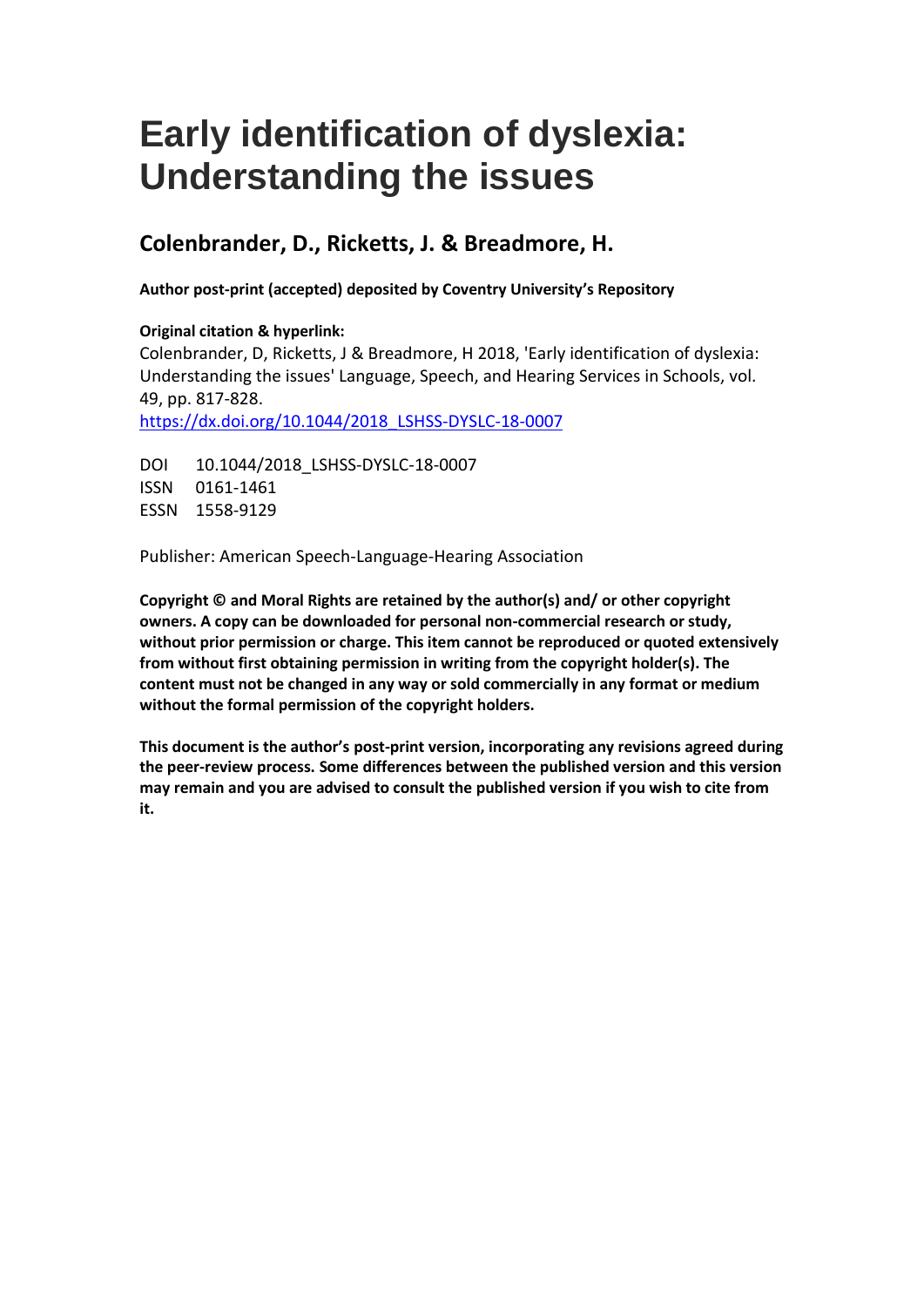# **Early identification of dyslexia: Understanding the issues**

Danielle Colenbrander<sup>1</sup>, Jessie Ricketts<sup>2</sup> and Helen L. Breadmore<sup>3</sup>

<sup>1</sup>School of Experimental Psychology, University of Bristol, Bristol, United Kingdom

<sup>2</sup>Department of Psychology, Royal Holloway University of London, Egham, United Kingdom

<sup>3</sup>Centre for Advances in Behavioural Science, Coventry University, Coventry, United Kingdom

Accepted for publication in Language, Speech, and Hearing Services in Schools 06/05/2018.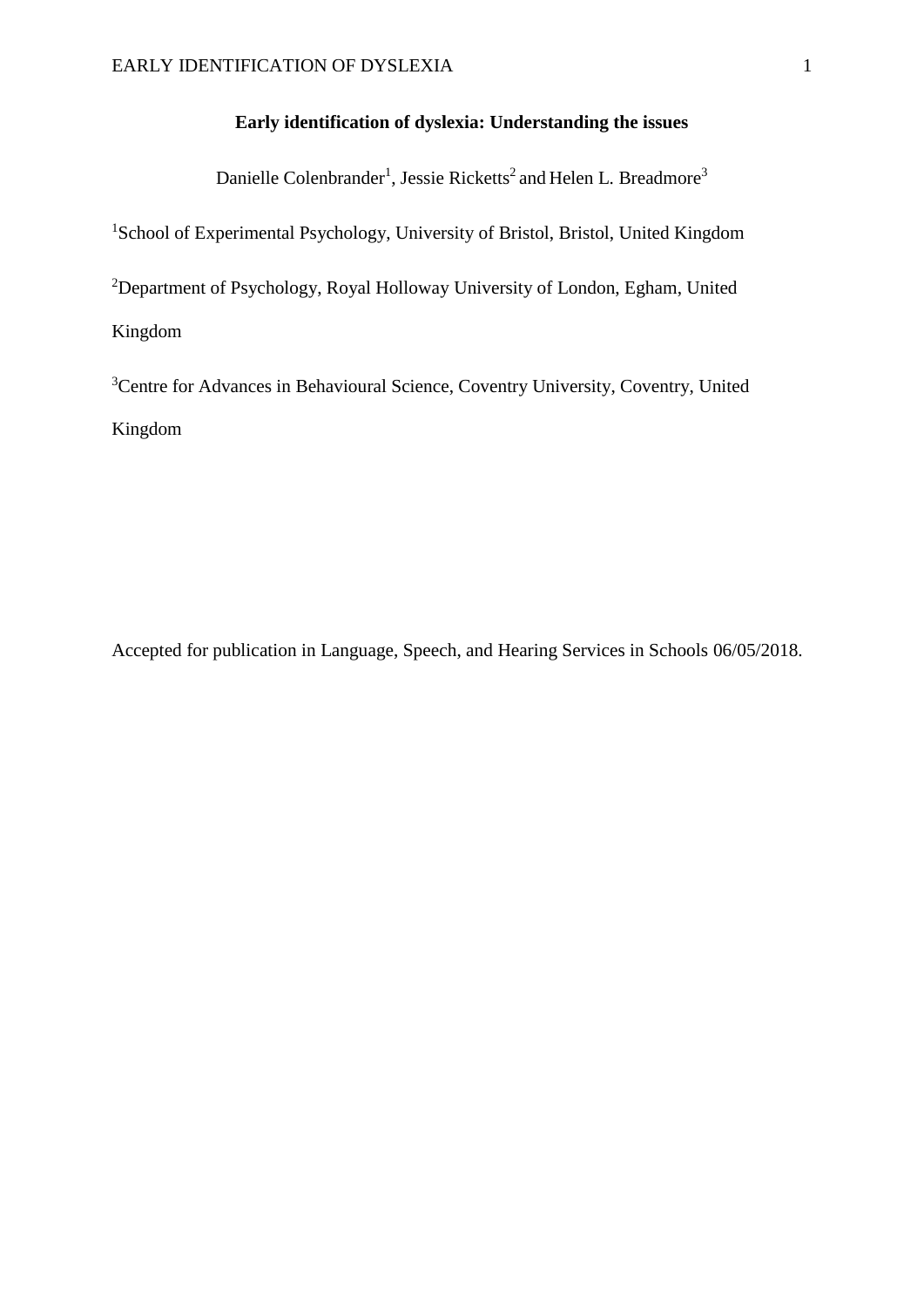## **Purpose**

To provide an overview of the benefits and challenges associated with the early identification of dyslexia.

# **Method**

The literature on the early identification of dyslexia is reviewed. Theoretical arguments and research evidence are summarised. An overview of Response to Intervention as a method of early identification is provided and the benefits and challenges associated with it are discussed. Finally, the role of speech language pathologists in the early identification process is addressed.

# **Conclusions**

Early identification of dyslexia is crucial to ensure that children are able to maximise their educational potential, and speech language pathologists are well placed to play a role in this process. However, early identification alone is not sufficient – difficulties with reading may persist or become apparent later in schooling. Therefore, continuing progress monitoring and access to suitable intervention programs is essential.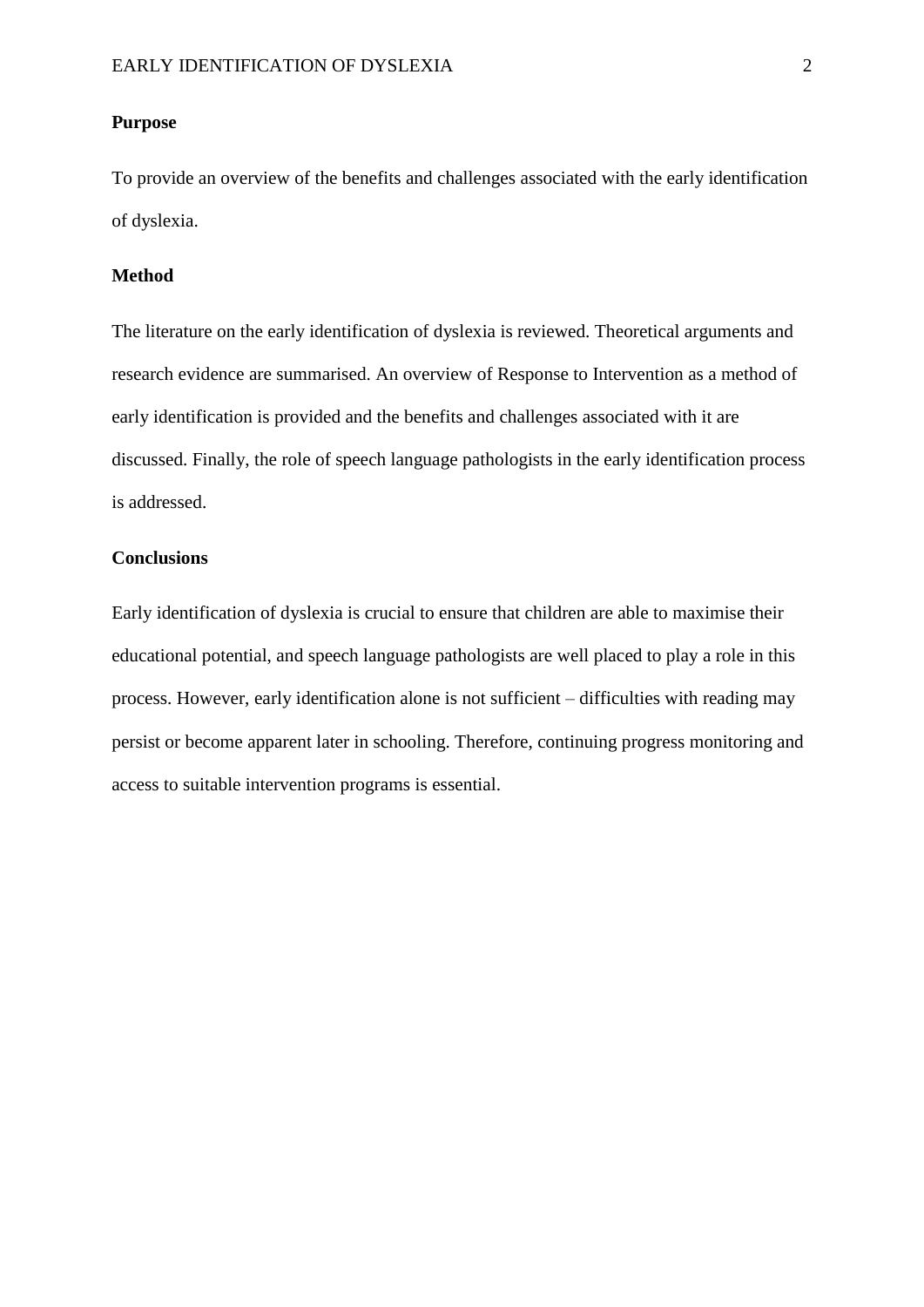# **Early Identification of Dyslexia: Understanding the Issues**

Functional reading and writing abilities are essential for full participation in society. The inability to read accurately and fluently has many negative consequences, including poor educational outcomes (McLaughlin, Speirs, & Shenassa, 2014; Ricketts, Sperring, & Nation, 2014), reduced occupational choices and lower levels of employment (McLaughlin et al., 2014; OECD, 2013), poor self-esteem and poor mental and physical health (Boetsch, Green, & Pennington, 1996; Dewalt, Berkman, Sheridan, Lohr, & Pignone, 2004). Unfortunately, there is evidence that children who begin schooling with poor reading abilities either continue to be behind their peers years later, or fall even further behind in a "rich get richer" effect known as the Matthew effect (Ferrer et al., 2015; Stanovich, 1986). This is likely to be because children who are poor readers may have less exposure to written text, which not only hinders the development of fluency and automaticity but also limits exposure to more advanced vocabulary and grammar. As a result, children's reading comprehension and ability to learn from what they read is reduced (A. E. Cunningham & Stanovich, 1998; Mol & Bus, 2011).

To prevent such consequences, it is essential to be able to accurately identify reading difficulties as early as possible, so that children can be provided with the intervention they need. This is even more crucial in the face of evidence that effective early schooling has benefits which are apparent more than a decade later (Tymms, Merrell, & Bailey, 2017), and some types of intervention may be most effective when delivered early in the school years (Catts, Nielsen, Bridges, Liu, & Bontempo, 2015; Dion, Brodeur, Gosselin, Campeau, & Fuchs, 2010; Scanlon, Vellutino, Small, Fanuele, & Sweeney, 2005). Furthermore, intervention later in schooling is both more expensive and resource-intensive than intervention early in schooling (Fuchs, 2003; Pfeiffer et al., 2001; Wanzek & Vaughn, 2007).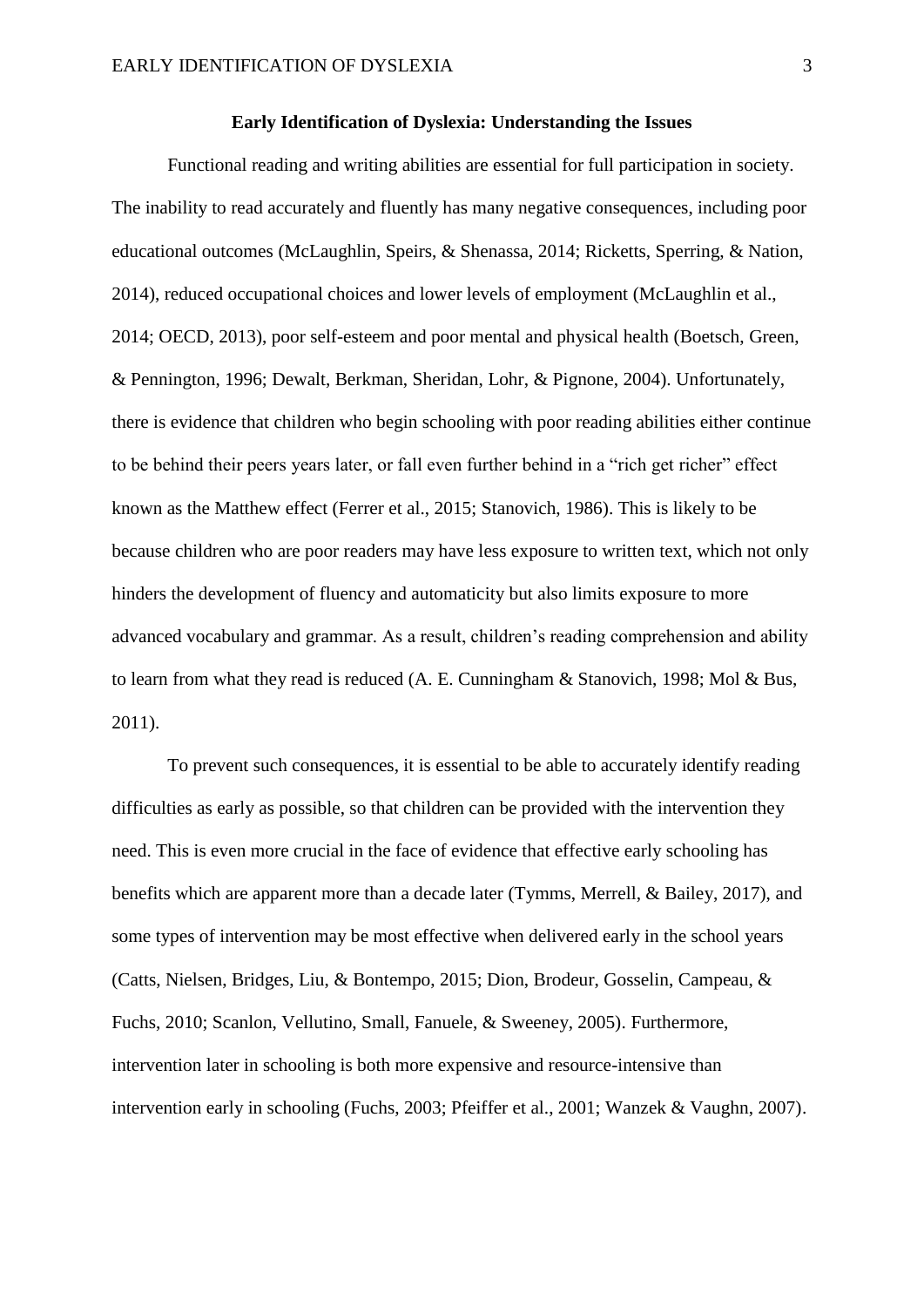# **Aims**

In this tutorial, we summarise existing research and theoretical debates about early identification of reading difficulties with the needs of practitioners in mind. The literature in this area is extensive and it is beyond the scope of this article to provide an exhaustive review. Rather, we aim to provide sufficient information to allow speech language pathologists (SLPs) and other professionals who work with young children to play an informed role in the early identification process. Specifically, we will address the following questions:

- 1) What are the key issues with early identification of reading difficulties?
	- a. How should we define dyslexia and other reading difficulties?
	- b. How do we decide whether or not a child has a reading difficulty?
	- c. What risk factors are associated with development of reading difficulties?
	- d. Can knowledge of risk factors support early identification of reading difficulties?
- 2) How can early identification be implemented? What role can SLPs play?
- 3) What are the limitations of early identification?

# **Key issues with early identification of reading difficulties**

# **How should we define dyslexia and other reading difficulties?**

The Simple View of Reading (Gough & Tunmer, 1986; Hoover & Gough, 1990) provides a useful framework for understanding why children might struggle to comprehend what they read. According to the Simple View, reading comprehension skill is the product of word reading abilities (decoding and word recognition abilities) and language comprehension abilities. Deficits in one or both of these areas will result in different profiles of reading difficulty that require different forms of intervention.

Within this conceptualisation, the term "dyslexia" is reserved for children who have poor word reading abilities despite age-appropriate language comprehension skills. Children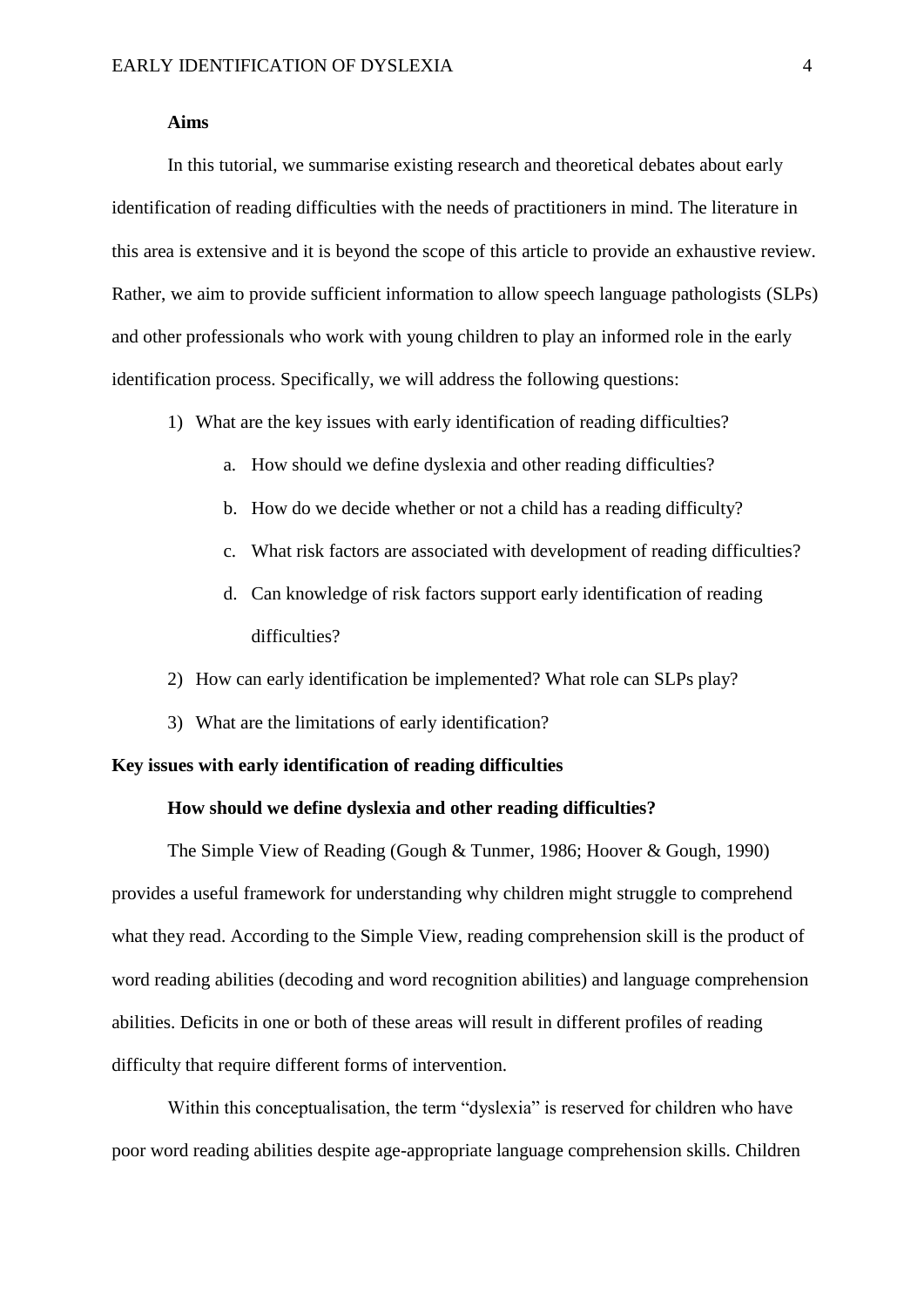with weaknesses in both word reading and language comprehension are referred to as "generally poor readers". Children with age-appropriate word reading abilities and poor oral language are referred to as "poor comprehenders". These children are able to read words without difficulty, but have impaired reading and listening comprehension because of their oral language difficulties.

In the DSM-5 (American Psychiatric Association, 2013), diagnostic criteria for dyslexia (also known as "specific learning disability with impairment in reading") are more specific. In the DSM-5, dyslexia is defined as a neurodevelopmental disorder characterised by impairments in decoding, word reading accuracy and fluency, and spelling. A diagnosis of dyslexia can only be made if difficulties have persisted for at least 6 months despite adequate intervention, and cannot be accounted for by a range of related factors, such as intellectual disabilities, psychosocial adversity or inadequate instruction.

In this tutorial, we focus on identifying children with word reading difficulties<sup>1</sup>. This includes children with dyslexia under the DSM-5 definition, but also includes those that do not meet DSM-5 criteria, and those who have additional difficulties (such as generally poor readers). In our view, any child whose word reading skills are not adequate for their age should be entitled to appropriate intervention. There is a need for intervention regardless of whether difficulties are due to (or comorbid with) neurodevelopmental issues, socioeconomic factors, inadequate early instruction, or other relevant factors such as weak oral language skills or limited exposure to English. However, this is not to say that knowledge about causes or comorbidities is unimportant. Such knowledge can be crucial for informing choices about the nature and intensity of intervention (e.g. see Al Otaiba, Rouse & Baker, this issue).

Our specific focus is on the identification of word reading difficulties at the very beginning of reading instruction – pre-school and the first two years of formal education.

**.** 

<sup>&</sup>lt;sup>1</sup> For discussion of issues associated with identifying poor comprehenders, see Cain & Oakhill, 2006; Clarke, Henderson, & Truelove, 2010; Keenan et al., 2014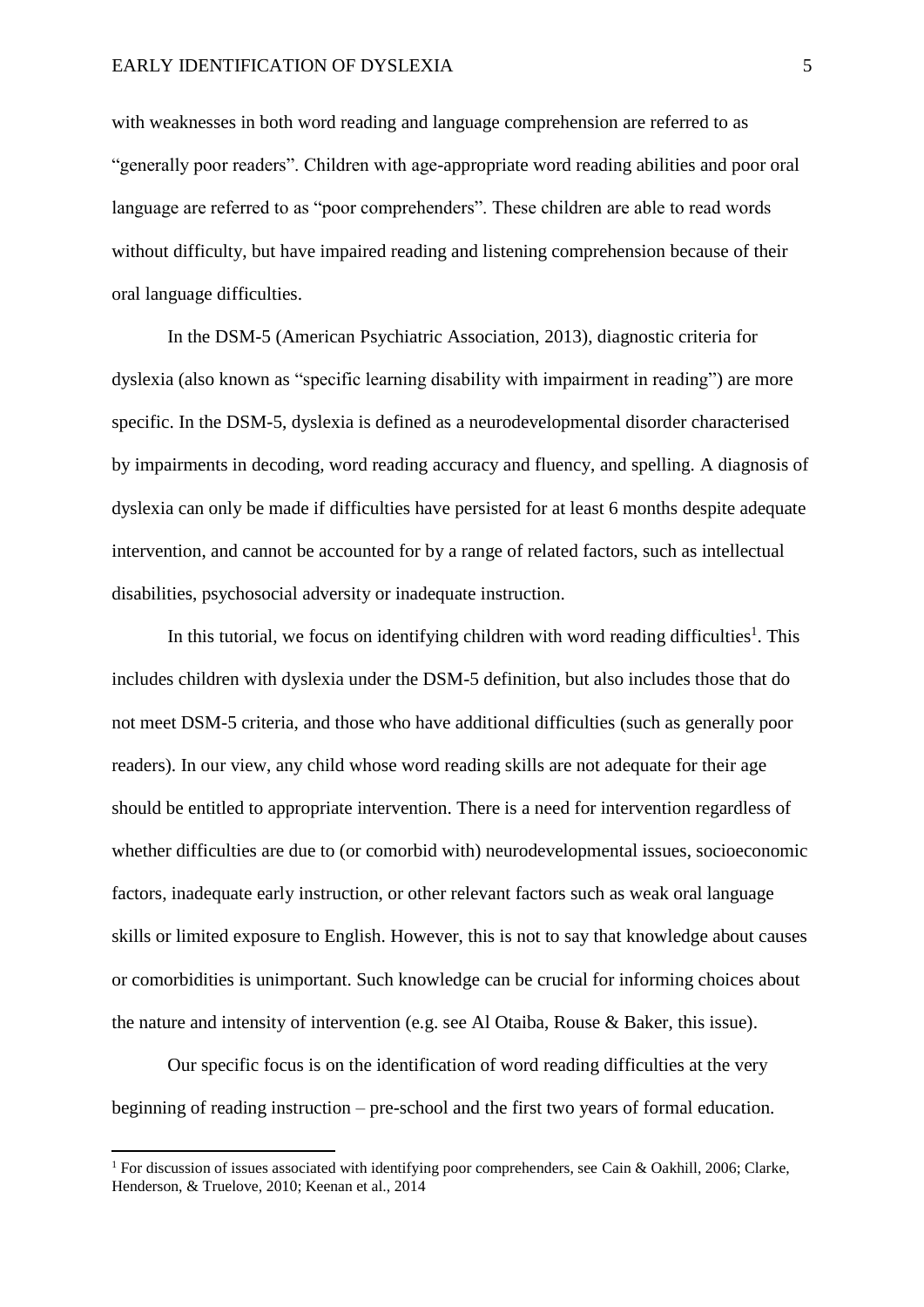Note that spelling is closely associated with word reading difficulties and often results from impairments in similar underlying skills. However, spelling may need specific attention and targeted intervention (for discussion of these issues see Caravolas, Hulme, & Snowling, 2001; Kohnen, Nickels & Castles, 2009; Vellutino, Fletcher, Snowling, & Scanlon, 2004).

## **How do we decide whether or not a child has a reading difficulty?**

The success of early intervention relies heavily on the methods of identifying the children who are at risk of literacy difficulties. These methods need to be specific and sensitive. They need to be specific enough to ensure that the process does not result in overidentification of children who are not genuinely at risk. Misdiagnosis may result in unnecessary worry and stress for parents or caregivers, stigma from being labelled as impaired, and wasted time and money (Catts, 2017). Crucially though, identification methods must be sensitive enough to detect all children who are at risk of developing reading difficulties: the consequences of missing children who are at risk are serious and long-term.

Reading is a complex task which draws on a wide range of knowledge and skills, and reading abilities fall along a continuum. There is no objective cut-off point below which all children are poor readers and above which all children are good readers (Bishop, 2015; Snowling, 2013). In practice, however, time and financial considerations may demand use of a defined cut-off to determine which children receive additional support and intervention. Within the research literature, word reading difficulties are commonly operationalised as performance in the lowest 16% or 25% of the population (equivalent to a standard score below 85 or 90). In clinical and educational settings, cut-offs may vary widely. The choice of cut-off is crucial – it will influence the sensitivity and specificity of identification methods, and should be driven by research on optimal criteria in particular populations (Catts, 2017; O'Connor & Jenkins, 1999; Speece, 2005).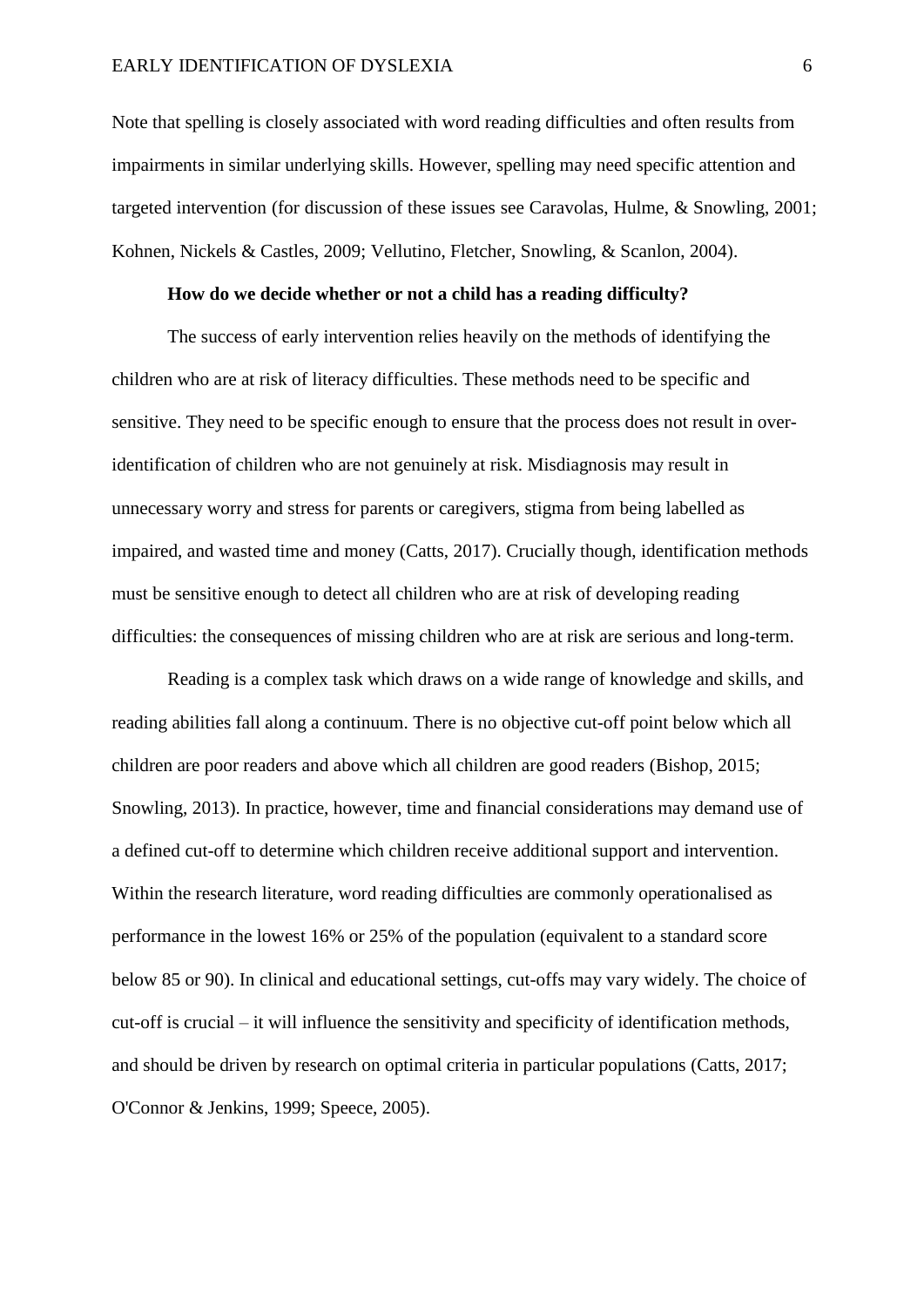Furthermore, children's skills develop rapidly due to both maturation and schooling, and different methods of identification will be more sensitive at different stages (Cunningham & Carroll, 2011; Speece, 2005; Thompson et al., 2015). Once children begin reading instruction, their progress can be assessed on curriculum-relevant reading measures (we discuss this in further detail in the sections on implementation of early identification). However, before children begin formal instruction, reliable measurement of reading skills can be difficult or even impossible. Therefore in the pre-school years in particular, it is important to consider broader reading-related skills and risk factors when attempting to determine the likelihood of future reading difficulties (Pennington et al., 2012). We discuss such factors below.

# **What risk factors are associated with the development of word reading difficulties?**

There is no single risk factor which is reliably associated with the later development of reading difficulties. Reading difficulties are the product of a complex mixture of genetic, environmental, cognitive and non-cognitive risk factors which interact with each other, and may vary across individuals. Children at risk are best identified on the basis of multiple, probabilistic difficulties (Carroll, Mundy, & Cunningham, 2014; Pennington et al., 2012; Thompson et al., 2015).

Some risk factors are likely to be directly and causally related to word reading, such as difficulties in underlying cognitive skills. Other factors are more likely to have an indirect effect on literacy acquisition, and some of these factors may be more open to intervention than others. Either way, the greater the number and severity of risk factors, the more likely the individual is to develop word reading difficulties (Snowling, 2008). Below we discuss a number of risk factors which may be key early indicators of the future development of reading difficulties.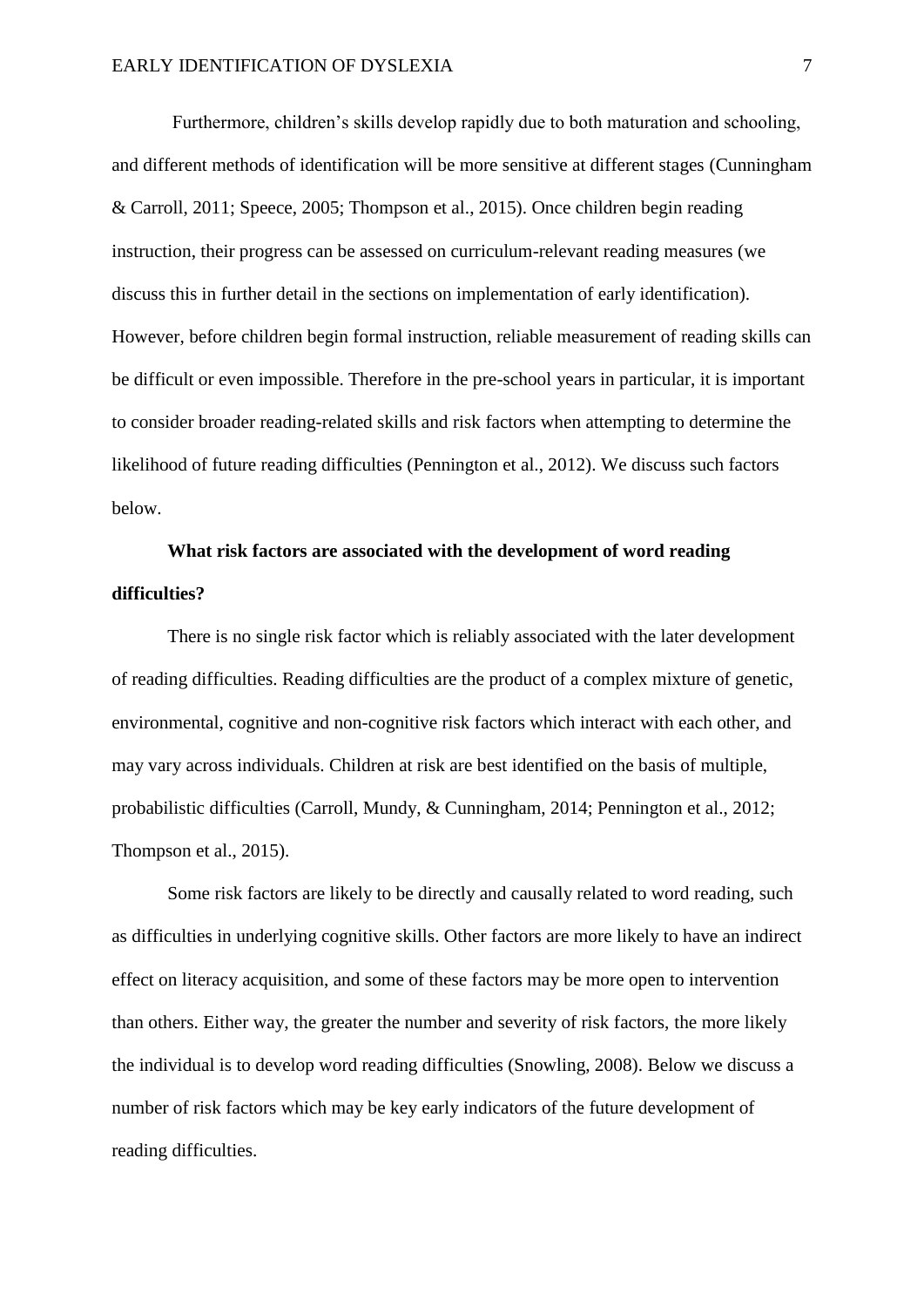# *Genetic factors*

There is strong evidence that reading difficulties are heritable; children with a family member who has a reading difficulty are more likely to go on to develop reading difficulties than children with no family history (Pennington & Lefly, 2001; Scarborough, 1990; Snowling, Gallagher, & Frith, 2003; Thompson et al., 2015). Of children who have a first degree relative with reading difficulties, 40-66% will go on to develop reading difficulties themselves, as compared with 6-14% of those who do not have a family member with reading difficulties (Catts, 2017; Pennington & Lefly, 2001; Scarborough, 1990; Snowling et al., 2003). Therefore, there are strong reasons to consider family history, and monitor the development of reading amongst relatives of those with literacy difficulties.

# *Oral language skills*

Weak oral language skills at the time of learning to read are associated with a high risk of developing future reading difficulties (Catts, Fey, Tomblin, & Xhang, 2002; Snowling, 2014; Snowling, Duff, Nash, & Hulme, 2016; Thompson et al., 2015). Conversely, there is some indication that good oral language skills may act as a protective factor. Children at family risk of reading difficulties who have age-appropriate oral language skills are less likely to develop reading difficulties, perhaps because they are able to use these relative strengths in oral language to compensate for other weaknesses (Snowling et al., 2003; Snowling, 2008). Below, we focus on impairments in phonological skills, vocabulary knowledge and morphological awareness as risk factors for the developmental of word reading difficulties. We also consider the impact of speech and hearing difficulties.

# *Phonological skills and letter knowledge*

At the beginning stages of learning to read and spell an alphabetic language like English, children must learn how letters relate to sounds. They can then start to blend sounds together to pronounce words and segment sounds to spell words. This knowledge of letter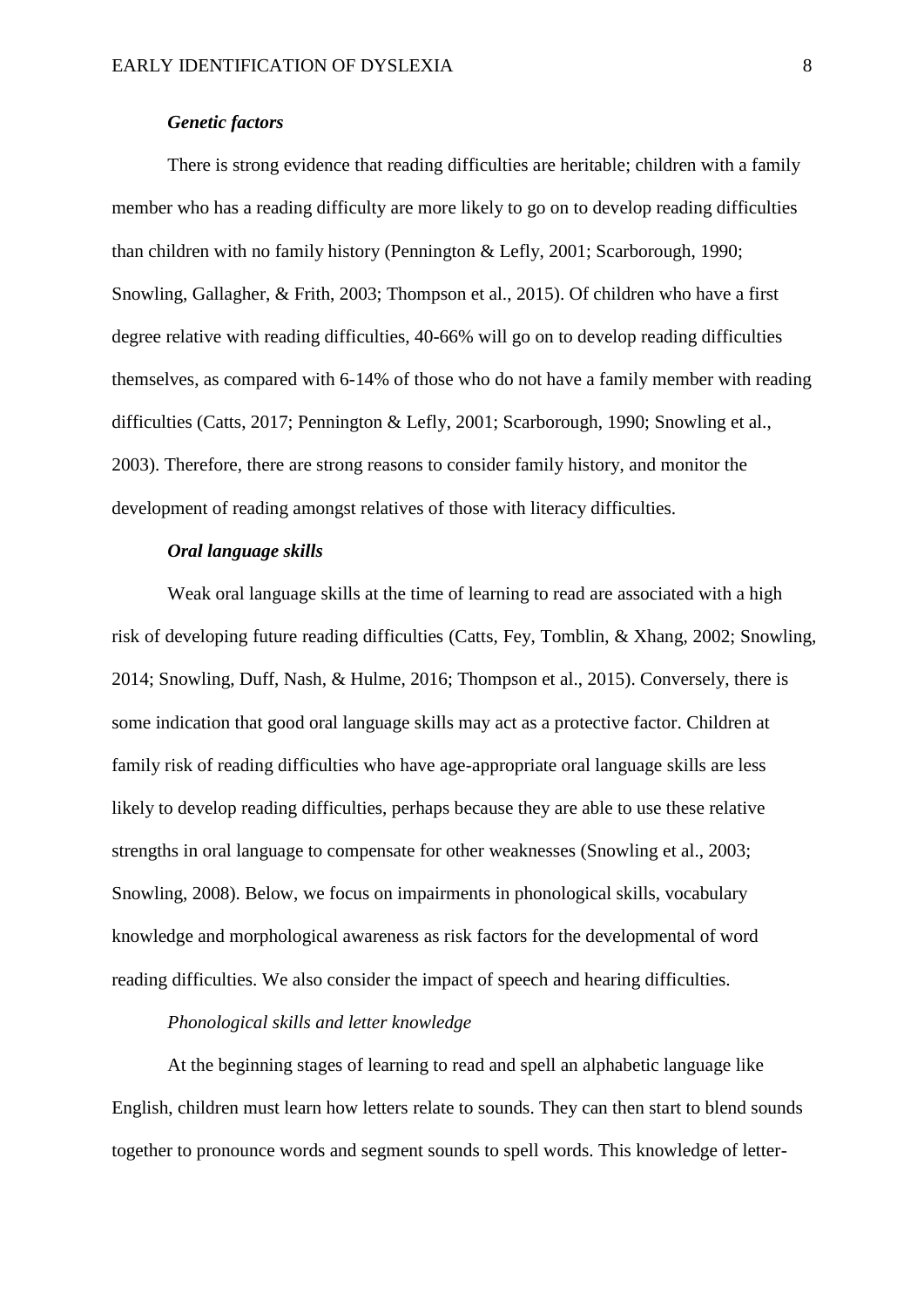sound mappings, blending and segmenting is often referred to as phonics. Once children have phonic skills, they have many of the building blocks needed to develop a memory store of word spellings and pronunciations. For example, as Share (1995) argues in the self-teaching hypothesis, once children can decode or blend for reading, they can teach themselves to read words that they have never seen.

Knowledge of phonology is central to successful phonics and early word reading. Indeed, weaknesses in phonological processing are strongly associated with difficulties in decoding, word reading and spelling (Carroll et al., 2014; Melby-Lervag, Lyster, & Hulme, 2012; Snowling et al., 2003). Tasks tapping the ability to manipulate and make judgements about units of sound at the phoneme level (phonemic awareness) are particularly strong predictors of future reading abilities (Melby-Lervag et al., 2012). In many studies, phonemic awareness is the strongest single predictor of word reading difficulties (e.g. Pennington et al., 2012; Snowling, 2000), although prediction is more accurate when other relevant factors are also taken into account, and phonological difficulties alone are not always sufficient to cause dyslexia (Carroll, Solity, & Shapiro, 2016; Pennington et al., 2012; Snowling, 2008, 2014). Evidence from longitudinal and training studies suggests that there is a causal relationship between phonemic awareness and reading abilities (e.g. Melby-Lervag et al., 2012). This relationship is likely to be reciprocal, in that learning to read also leads to better phonemic awareness (Caravolas et al., 2001; Castles & Coltheart, 2004; Melby-Lervag et al., 2012).

Letter knowledge is another strong predictor of future word reading and spelling abilities (e.g. Caravolas et al., 2001; Pennington & Lefly, 2001; Thompson et al., 2015). Knowledge of letter names and/or sounds plays a crucial role in the learning of graphemephoneme correspondences, alongside phonemic knowledge. As with phonemic awareness, there is evidence from both longitudinal and training studies that letter knowledge may be causally related to later reading abilities (Hulme & Snowling, 2014).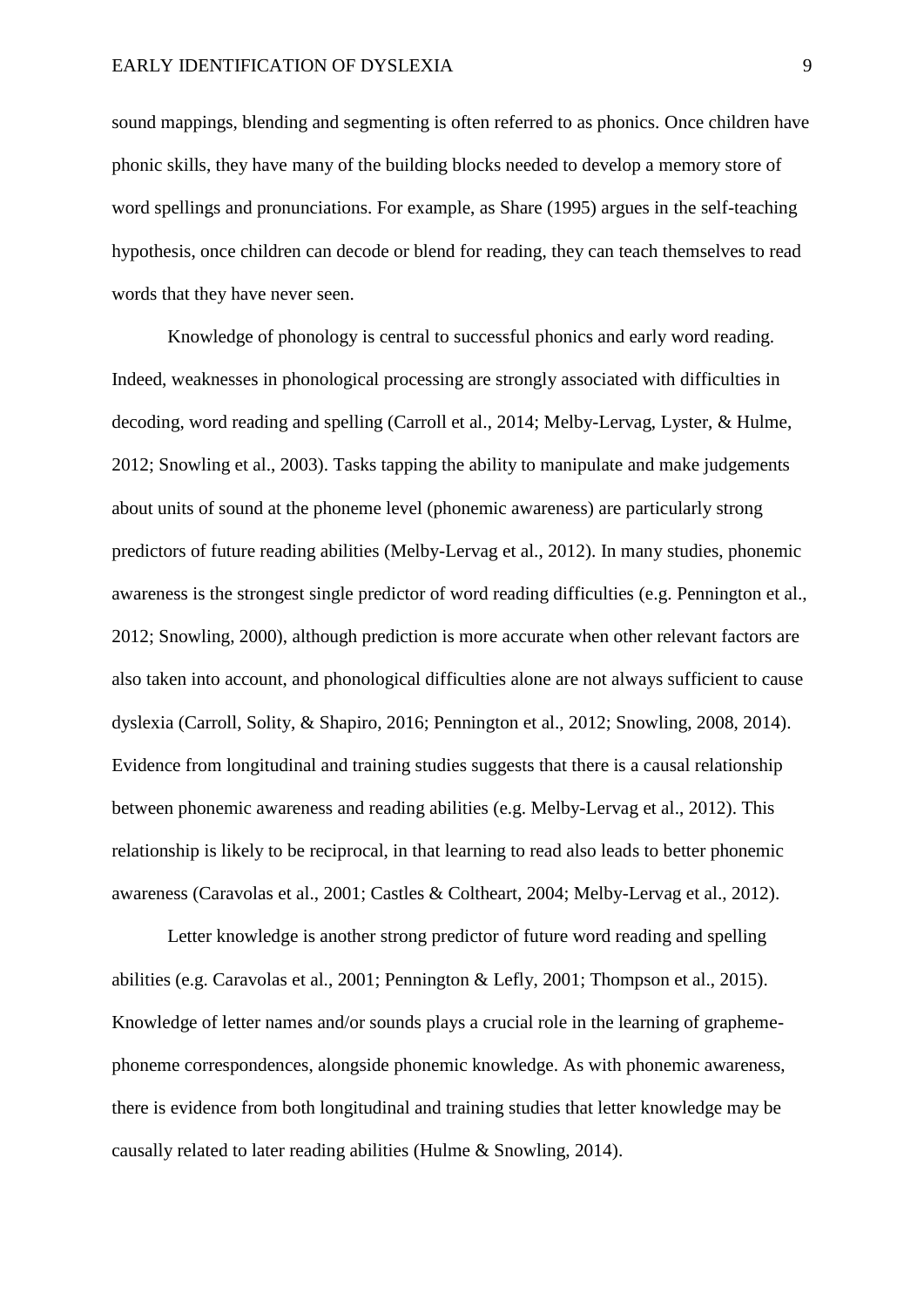#### *Vocabulary knowledge*

Poor oral vocabulary knowledge is strongly linked to poor reading comprehension (Elwer, Keenan, Olson, Byrne, & Samuelsson, 2013; Nation, Snowling, & Clarke, 2007). Logically, a child must be able to understand all of the words in a given text in order to fully understand it. Less well-understood is the role that oral vocabulary knowledge plays in word reading. There are two complementary hypotheses about the nature of this link. Firstly, good vocabulary knowledge allows children to correct their partial decoding attempts (Dyson, Best, Solity, & Hulme, 2017; Share, 1995; Tunmer & Chapman, 2012). For example, a child who sounds out the word "deaf" as /deef/ may be able to guess the correct pronunciation of the word because it is the closest pronunciation in their spoken vocabulary. Secondly, good vocabulary skills may influence word reading via its effects on phonological processing. The Lexical Restructuring Model (Metsala & Whalley, 1998; Walley, Metsala, & Garlock, 2003) proposes that growth in oral vocabulary results in more detailed specification of phonology. More precise phonological representation can then better support word reading development (see above). There is mixed evidence for this model (e.g. see Goodrich & Lonigan, 2014; Lerner & Lonigan, 2016).

Despite these claims, longitudinal research shows that an individual child's oral vocabulary knowledge in pre-school or in the first year of formal schooling is not a reliable predictor of their later word reading abilities (Duff, Reen, Plunkett, & Nation, 2015; Muter, Hulme, Snowling, & Stevenson, 2004). However, vocabulary knowledge measured in the later elementary years does predict word and irregular word reading ability (Nation & Snowling, 2004; Ricketts, Nation, & Bishop, 2007), and a recent study found that six-yearold children's ability to read regular and irregular words was related to their knowledge of the words' meanings (Ricketts, Davies, Masterson, Stuart, & Duff, 2016). Furthermore, in a training study, Wang, Nickels, Nation, & Castles (2013) found that children were better at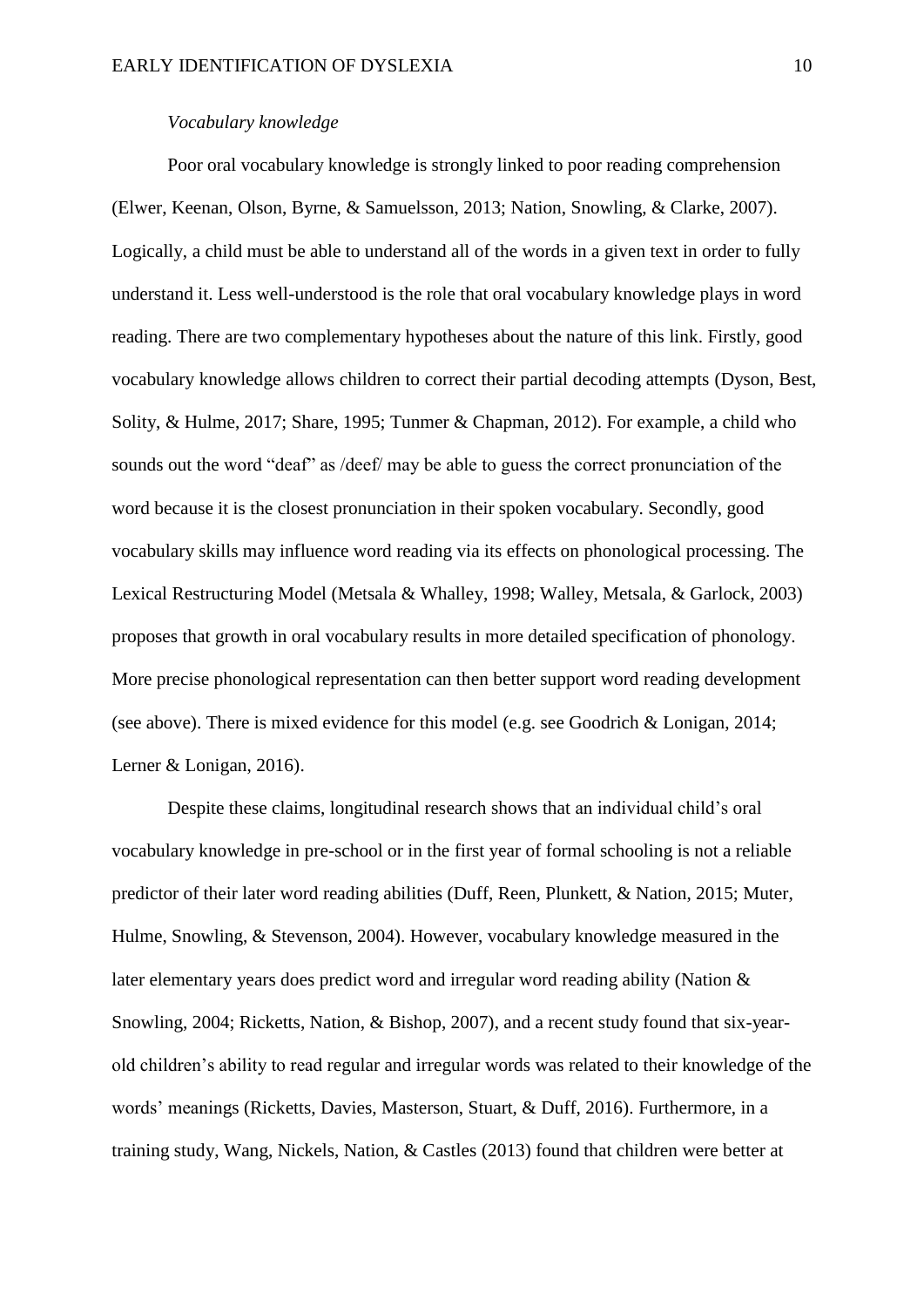learning to read novel irregularly spelled words when they knew the meanings of the words. Thus, it is worth monitoring the reading abilities of children with weak vocabulary skills, particularly if weak vocabulary skills are accompanied by other risk factors associated with reading difficulties.

# *Morphological awareness*

Because English is morphophonemic, the correct spelling of a word is determined by a combination of phonological, morphological and orthographic factors. For example, choosing the correct spelling of the homophone "missed" relies on knowledge about past tenses. Knowledge about morphology not only supports accurate spelling, but also facilitates access to meaning; morphological skills enable children to infer the meaning of newly encountered words that are not in their vocabulary, provided they know something about the constituent morphemes. Morphological awareness is associated with word reading, spelling and reading comprehension, after accounting for the contribution of phonology and vocabulary (Deacon, Benere, & Pasquarella, 2013; Deacon, Tong, & Francis, 2017).

Children with dyslexia tend to show weak or atypical morphological skills (Breadmore & Carroll, 2016a, 2016b; Carroll & Breadmore, 2017; Joanisse, Manis, Keating, & Seidenberg, 2000). There is some debate about when morphological skills become important for literacy, with classic theories arguing that children initially focus on phonology (e.g., Ehri, 1995; Gentry, 1982), while more recent statistical learning frameworks suggest that children use their knowledge of morphology from the beginning of development (Deacon, Conrad, & Pacton, 2008; Treiman, 2017). Increasing evidence suggests that although the impact of morphological skills develops throughout childhood, morphology may have a key role in reading and spelling from the beginning (e.g., Breadmore & Deacon, under review; Pacton & Deacon, 2008).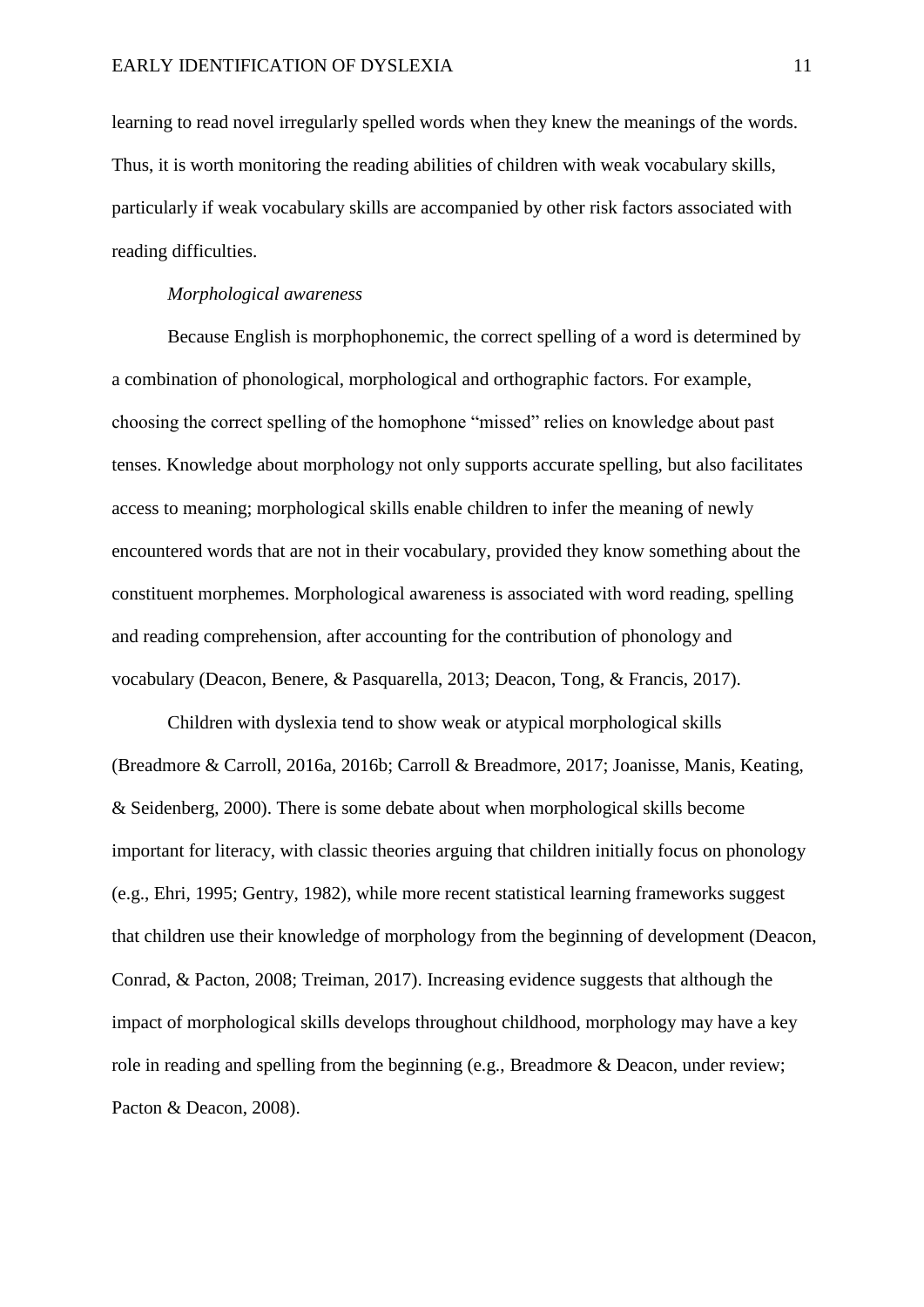There is evidence that instruction in morphological principles leads to improved reading and spelling (P. N. Bowers, Kirby, & Deacon, 2010), suggesting that morphological knowledge may play a causal role in reading development. However, there is fierce debate surrounding the question of whether early reading instruction should involve instruction in morphology (e.g. see Bowers & Bowers, 2017; Rastle, 2018). To date, the debate is largely theoretical as very few empirical studies have directly explored this question. Nonetheless, children who have weak morphological skills may be at risk of reading and spelling difficulties.

## *Hearing difficulties*

Hearing is a key risk factor to consider in early identification of word reading difficulties. Deafness and hearing loss can affect the nature and quality of exposure to spoken language. This impacts on oral language skills (particularly phonological skills and vocabulary) which in turn affect reading. Profoundly and severely deaf children are at significantly greater risk of literacy difficulties than hearing children. While there is wide individual variation, the literacy difficulties that are common amongst the deaf population are often very severe. By the end of elementary school, deaf children are already on average three years behind in reading. The gap between them and their hearing peers increases, with deaf children making a third of the progress that is expected each year (Herman, Roy, & Kyle, 2014; Kyle & Harris, 2010). Nonetheless, phonological awareness, vocabulary and other (signed and spoken) language skills predict literacy attainment for deaf children (Kyle, Campbell, & MacSweeney, 2016; Mayberry, del Giudice, & Lieberman, 2011).

It is not only severely and profoundly deaf children who are at greater risk of literacy difficulties. Children with mild-to-moderate or unilateral deafness, and also those with a history of fluctuating hearing loss due to glue ear (repeated middle ear infections also known as otitis media with effusion) are also at greater risk of reading difficulties than hearing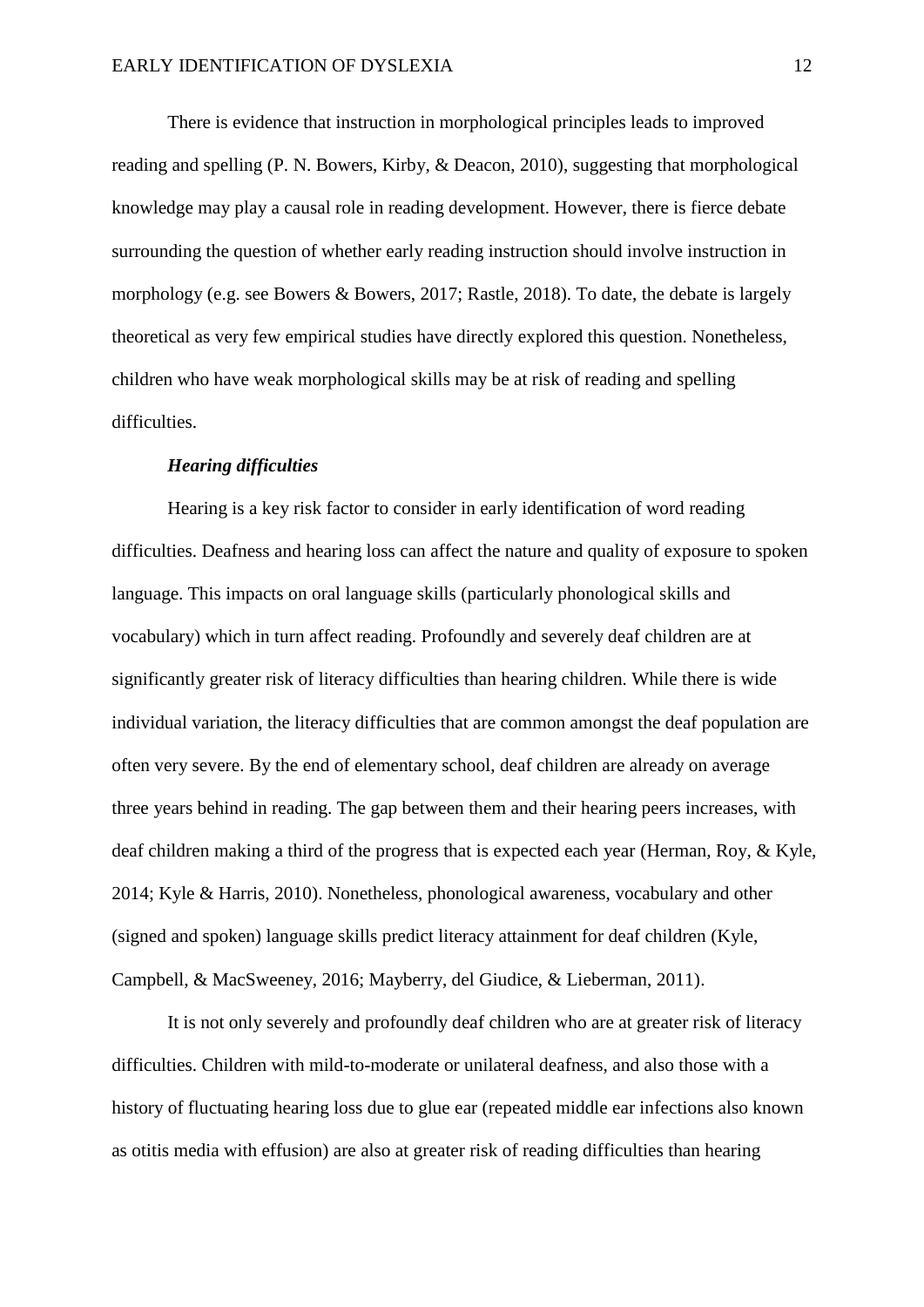children (Carroll & Breadmore, 2018). Children with mild-to-moderate or fluctuating hearing loss are not at as high risk of vocabulary and language difficulties as those with severe and profound deafness. Their difficulties appear to be more specific to phonology (Carroll  $\&$ Breadmore, 2018). Nonetheless, one should consider all levels of permanent and temporary hearing loss to be risk factors for reading difficulties. It is, however, still crucial to consider the individual child's pattern of strengths and weaknesses in literacy related cognitive skills (e.g., phonological and morphological awareness, vocabulary) to evaluate the level of risk and provide appropriate intervention.

## *Speech sound disorders*

Children with speech sound disorders – persistent difficulties with speech production not due to sensory, motor or other physical conditions (American Psychiatric Association, 2013) – are also at an increased risk of developing reading difficulties, but the relationship is complex. A recent study (Hayiou-Thomas, Carroll, Leavett, Hulme, & Snowling, 2017) found that children who had speech sound disorders that persisted until school entry had a small but significant risk of phonemic awareness and spelling difficulties, which attenuated over time. The risk of reading and spelling difficulties was far greater for children with speech-sound disorders who had co-occurring language difficulties and/or a family history of reading difficulties, with each factor adding cumulatively to risk (Hayiou-Thomas et al., 2017).

#### *Other cognitive factors*

A range of other cognitive factors have been associated with reading abilities such as rapid automatic naming (RAN; e.g. Wolf & Bowers, 1999), short term memory, working memory and executive functions (e.g. Alloway & Alloway, 2010; Gathercole, Alloway, Willis, & Adams, 2006; St Clair-Thompson & Gathercole, 2006). RAN in particular is a powerful predictor of future reading achievement (e.g. Caravolas et al., 2012; Manis,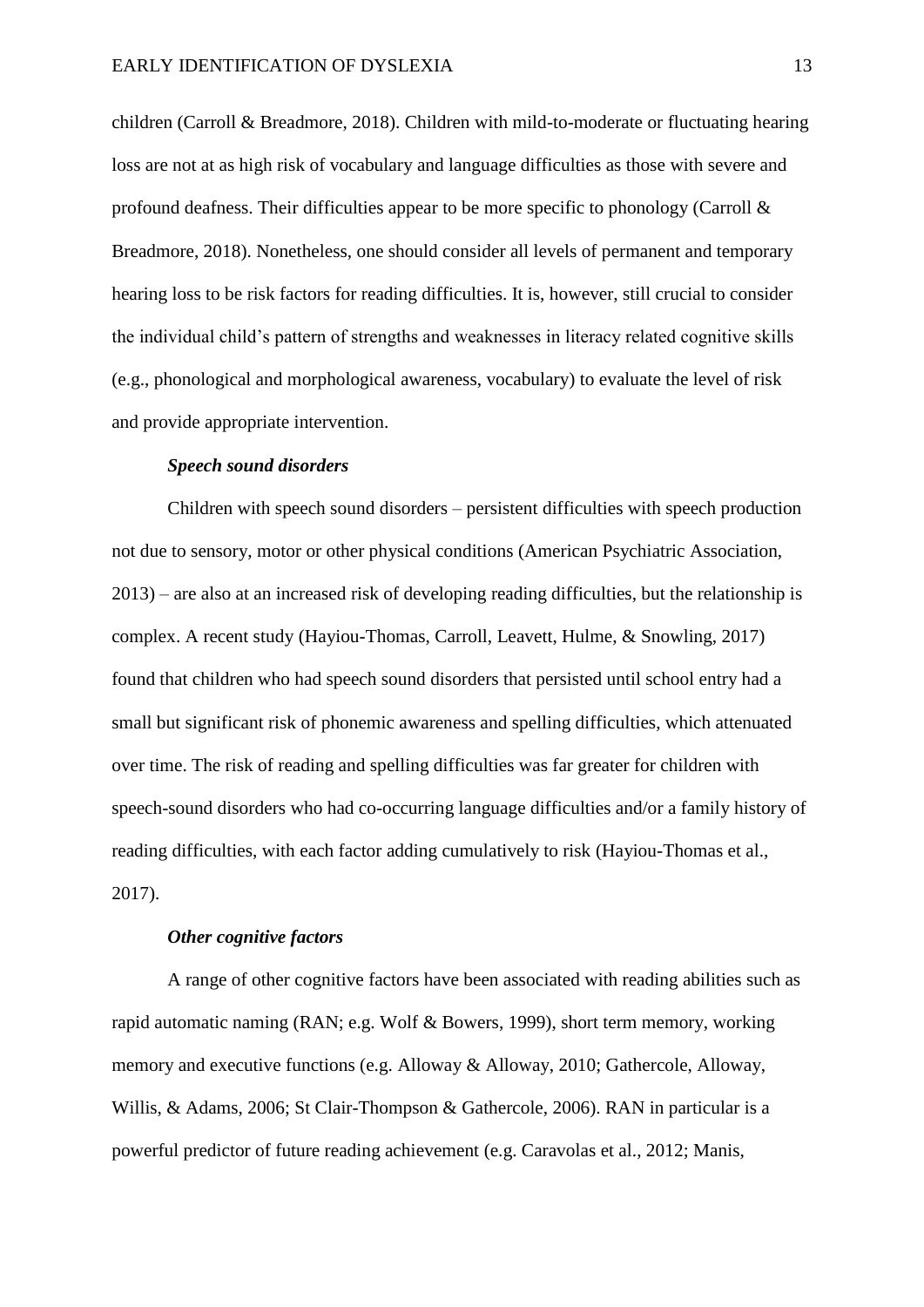Seidenberg, & Doi, 1999). However, the evidence for causal relationships between these skills and word reading is equivocal, and programmes training these broader cognitive skills have not been effective in improving reading abilities (e.g. see Banales, Kohnen, & McArthur, 2015; Jacob & Parkinson, 2015; Kirby et al., 2010; Melby-Lervag & Hulme, 2013; Melby-Lervag et al., 2012). Therefore, we do not discuss these risk factors in further detail.

# *Can risk factors support early identification of word reading difficulties?*

As discussed above, no individual risk factor is a suitably sensitive or specific predictor of reading difficulties on its own, and there is no single cause for word reading difficulties. Consistent with this, children with word reading difficulties are a heterogeneous population and may have various underlying patterns of impairment (Carroll et al., 2016; McArthur et al., 2013; Pennington et al., 2012). To complicate matters even further, the role played by different risk factors changes over time, and what is a strong indicator of future word reading difficulties at a very young age may not be the best indicator at a later age (O'Connor & Jenkins, 1999; Speece, 2005; Thompson et al., 2015). Thus, it is not possible to recommend a single risk factor or assessment which is capable of identifying all children who will develop word reading difficulties. Rather, the presence and severity of individual risk factors should be seen as warning signs indicating that a child's emergent and developing literacy should be monitored. We now discuss ways in which this monitoring can be carried out.

#### **How can early identification be implemented?**

At present, the most widely-researched framework for carrying out early identification is Response to Intervention (Fuchs & Fuchs, 2006; Fuchs, Fuchs, & Speece, 2002). Response to Intervention (RTI) is a system which utilises multiple tiers of instruction and assessment to determine which children need additional reading support. Typically, it consists of three tiers of instruction (Gersten et al., 2009). The first tier involves effective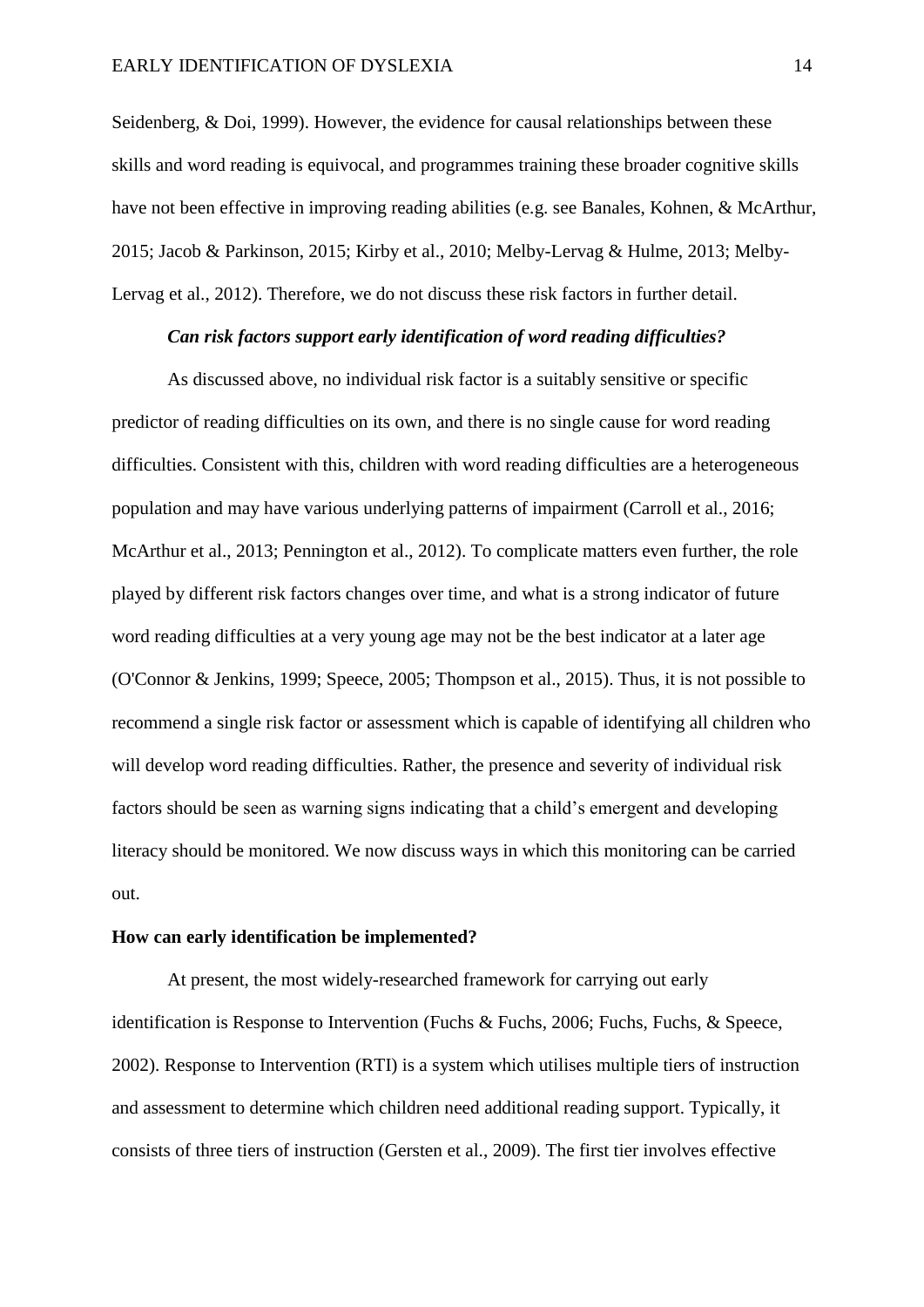evidence-based initial reading instruction, delivered to all students in regular classrooms. Children's progress is monitored regularly using curriculum-relevant assessments. Successful response to instruction is defined as making a pre-determined amount of progress or reaching pre-determined standards on a particular assessment task. In this way, the first stage of identification is focused on the functional consequence of a reading difficulty rather than its cause. Children who do not meet pre-determined criteria go on to the second tier of instruction. They receive additional support, which may involve more explicit or frequent instruction, or instruction in smaller groups. Their progress continues to be monitored regularly, and if these children continue to fail to meet required standards, they may be referred for in-depth assessment and/or special education services to meet their specific needs.

A major advantage of this method is that it does not involve "waiting to fail" (Fletcher, Coulter, Reschly, & Vaughn, 2004; Fuchs & Fuchs, 2006). Children's progress is monitored right from the beginning of reading instruction, which means that problems can be identified and addressed early on. Furthermore, the emphasis on high quality, evidence-based initial instruction means that successful implementations of RTI should reduce the number of "instructional casualties", or children who fail to learn to read due to inadequate instruction (Fletcher et al., 2004). However, RTI methods are subject to the same complexities associated with any method of early identification. Success relies on the methods of instruction selected for each tier but also on the choice of appropriate criteria for growth and achievement in reading abilities, as well as on the choice of sensitive, specific and reliable assessments (e.g. Catts et al., 2015; Fletcher & Vaughn, 2009; Fuchs & Fuchs, 2006). RTI has been implemented differently, and with varying degrees of success, across different contexts. Below, we briefly discuss the research on issues of implementation within the US context, where RTI methods were first conceptualised. We then discuss implementation of a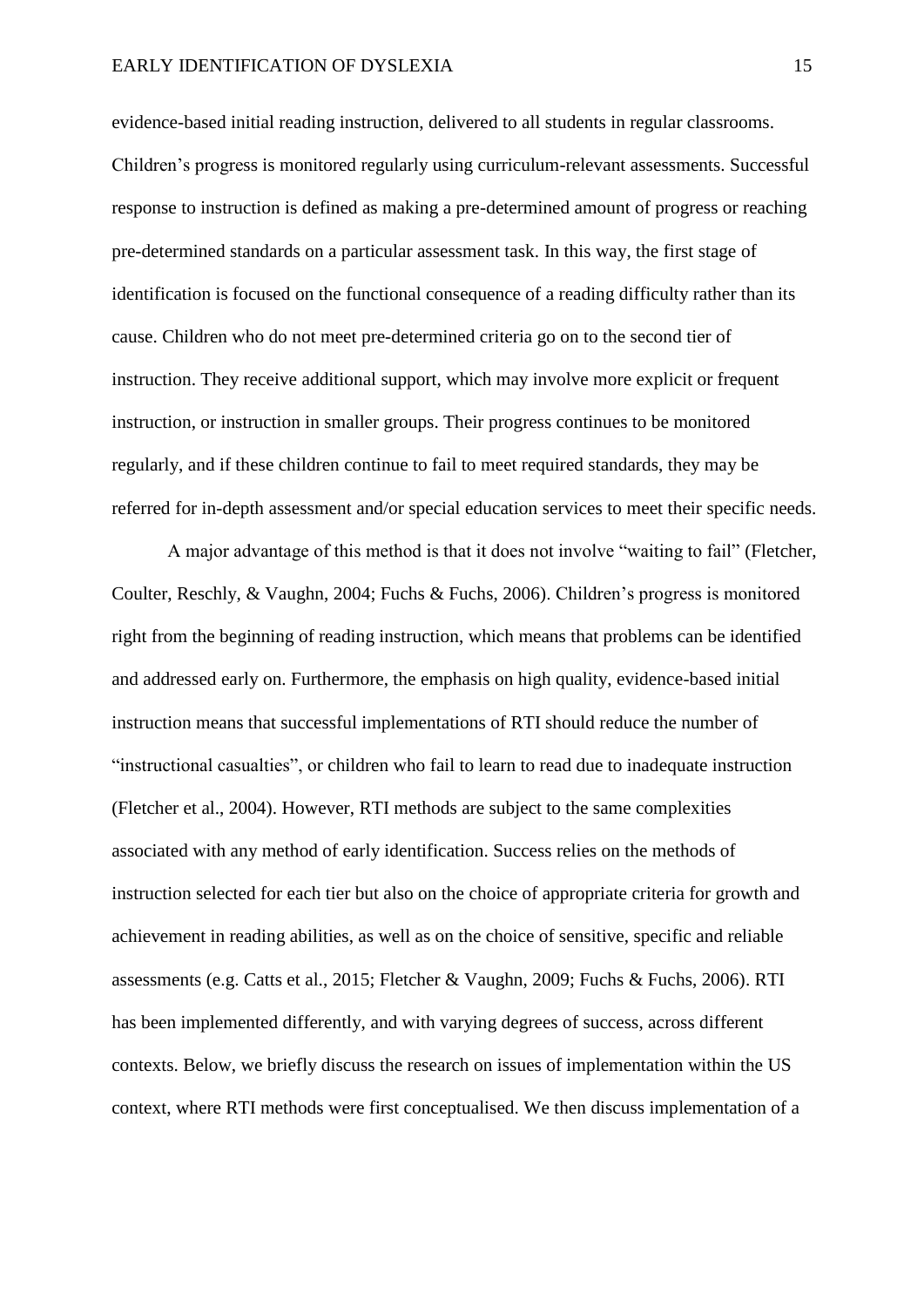closely related early identification framework in England, where implementation has been mandated at a national level.

#### **Response to Intervention in the US**

In the US, RTI has formed a key part of national recommendations for identification and remediation of learning difficulties since 2004 (Arden, Gruner Gandhi, Zumeta Edmonds, & Danielson, 2017; Gersten et al., 2009; IDEA 2004). Decisions about when and how to implement RTI are left to individual states and local education agencies. A number of research studies have provided support for the effectiveness of RTI methods (e.g. see Burns, Appleton, & Stehouwer, 2005; Gersten, Newman-Gonchar, Haymond, & Dimino, 2017), however the results of a recent large-scale, national evaluation of RTI were less positive.

The Evaluation of Response to Intervention Practices for Elementary School Reading (Balu et al., 2015) consisted of an impact study involving 146 elementary schools that had implemented RTI for at least three years at the time of the evaluation, and a descriptive analysis based on survey (self-report) data from 1300 randomly selected schools. The impact study used a regression continuity design to compare the reading outcomes of children above and below each school's designated cut-point score for access to Tier 2 intervention. Schools used a variety of different screening assessments and cut points. The results were not promising – in Grade 1, children scoring below the cut-point (i.e., those eligible for intervention) scored more poorly on reading outcomes than children above the cut-point, and there was no significant difference between the groups in Grades 2 and 3 (Balu et al., 2015).

The results of the impact study seem to imply that RTI was ineffective, however a number of critiques have been made. Firstly, there is evidence to suggest that not all students below the cut-point actually received Tier 2 intervention, while some students above the cutpoint did. In other words, the results of the study do not necessarily reflect a comparison of those receiving intervention versus those not receiving intervention, and suggest that RTI was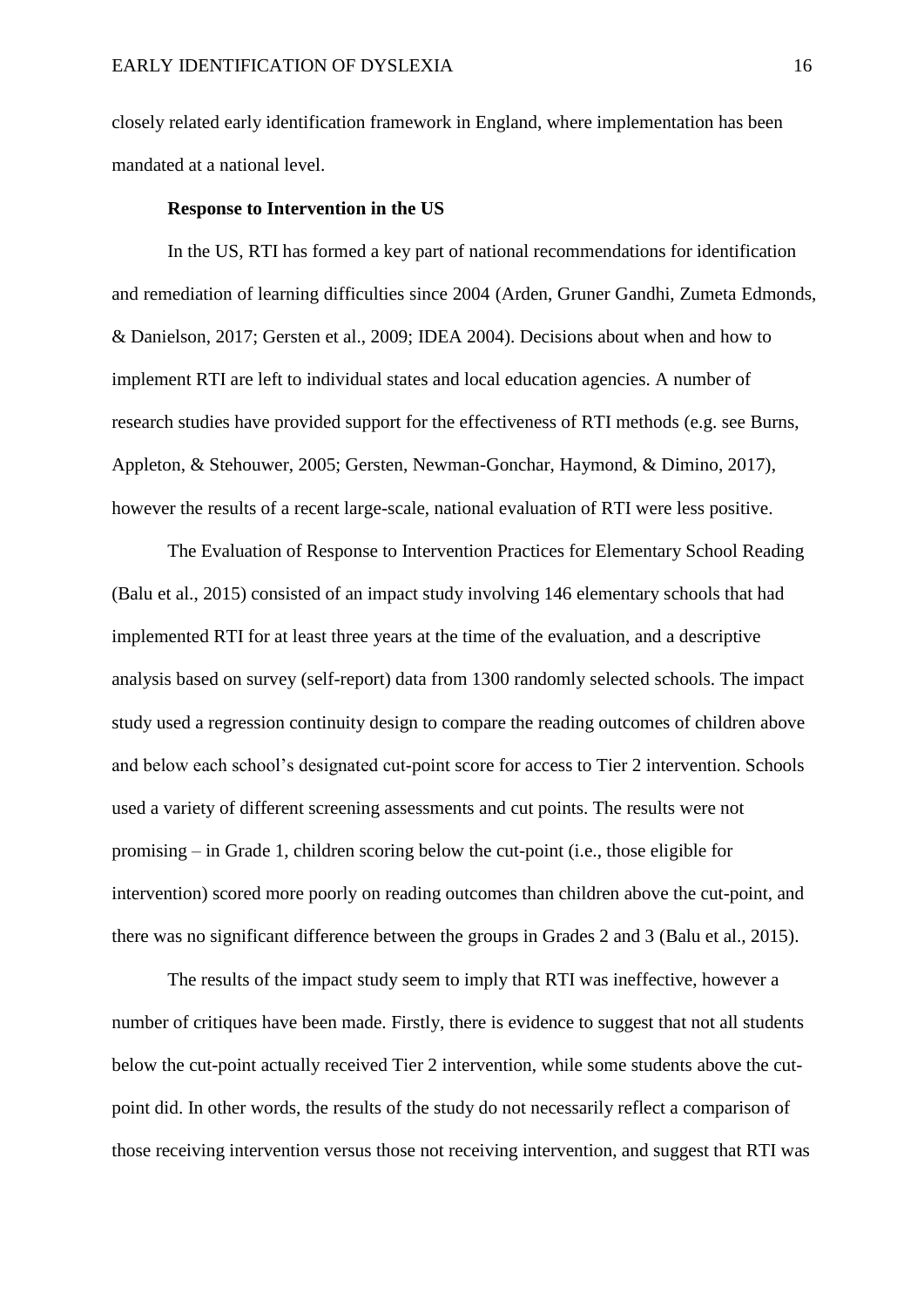not always implemented appropriately (Fuchs & Fuchs, 2017; Gersten, Jayanthi, & Dimino, 2017). Secondly, cut-points at some schools were extremely high, with 41% of students on average receiving Tier 2 intervention (Balu et al., 2015). In other words, some students may have been receiving instruction that was not appropriate for their skill level. Thus, the results of the evaluation should not be taken as evidence that RTI does not work – rather, it should be taken as evidence that RTI did not benefit children whose scores fell just below their school's cut-off point (Gersten, Jayanthi, et al., 2017).

More positive evidence for the effectiveness of RTI has come from smaller-scale controlled trials, but these have tended to involve large amounts of support, training and monitoring by experts (Gersten, Jayanthi, et al., 2017; Gersten, Newman-Gonchar, et al., 2017). This suggests that it may be beneficial to devote more resources to training and implementation monitoring at the school level (Arden et al., 2017; Gersten, Jayanthi, et al., 2017). However, before resources are diverted in this way, far more research is needed on the details of implementation – which assessments are most sensitive, which intervention methods are most effective, and how best to ensure that Tier 1 and Tier 2 instruction methods are complementary. Care will also need to be taken to specify the contexts in which particular methods of RTI implementation are most effective – different settings may require different approaches. With this in mind, we now consider how the principles of RTI have been adapted and implemented in a very different education system.

#### **Early identification in England**

In England, requirements for educational providers are set by law and monitored by the Department for Education at the national level. These requirements include guidance for both curriculum and regular assessment. Systematic synthetic phonics is mandated as the compulsory method of initial reading instruction. Statutory assessments of literacy skills are regular, but are not the only way in which children's reading difficulties are identified.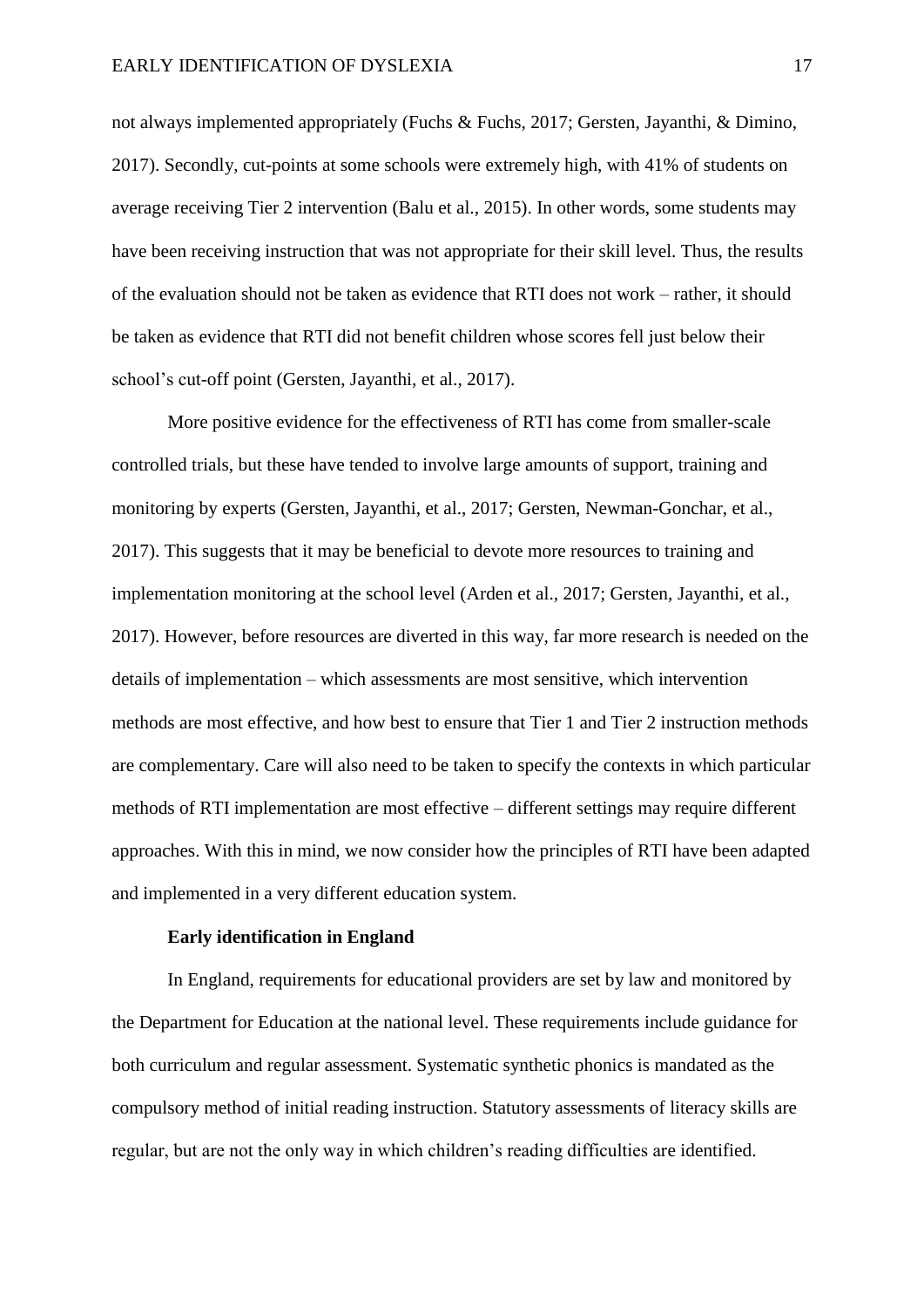Teachers refer children to Educational Psychologists or dyslexia specialists for formal assessment when they have significant concerns (see Carroll et al., 2017). However, statutory assessments do provide a framework to monitor all children's progress, helping to ensure that children with emerging literacy difficulties receive additional support.

Children begin formal schooling at a relatively young age: the September after their fourth birthday. The first year of formal schooling is known as Reception. At the end of Reception, an observational assessment known as the Early Years Foundation Stage Profile (Department for Education, 2014) is completed by the child's teacher, in consultation with parents or carers and any other relevant adults. Teacher judgements are both internally and externally moderated for consistency and accuracy. The EYFS Profile indicates a child's level of development against early learning goals. The EYFS Profile is given to each child's parents and Year 1 teacher alongside a commentary to inform them about a child's learning and development needs. Such information is expected to assist with planning of Year 1 activities and contribute to a smooth transition from the more play-focused Reception year to the more formal Year 1.

There is research to support the validity of the EYFS Profile. Snowling (2013) found that attainment on the literacy and communication and language aspects of the EYFS Profile was highly correlated with teacher measurements of reading and writing performance at the end of Year 2, and with standardised tests of reading, spelling and reading comprehension in Year 3. However, there are also problems with the EYFS profile. Some feel that it places a heavy administrative burden on teachers, and although the results of the profile can point to the existence of difficulties in reading and writing, there is no clear guidance on how this information should be acted upon (Ofsted, 2017; Ward, 2017). Currently, the Department for Education is planning to improve the EYFS profile, and a baseline assessment at entry to Reception is under consideration.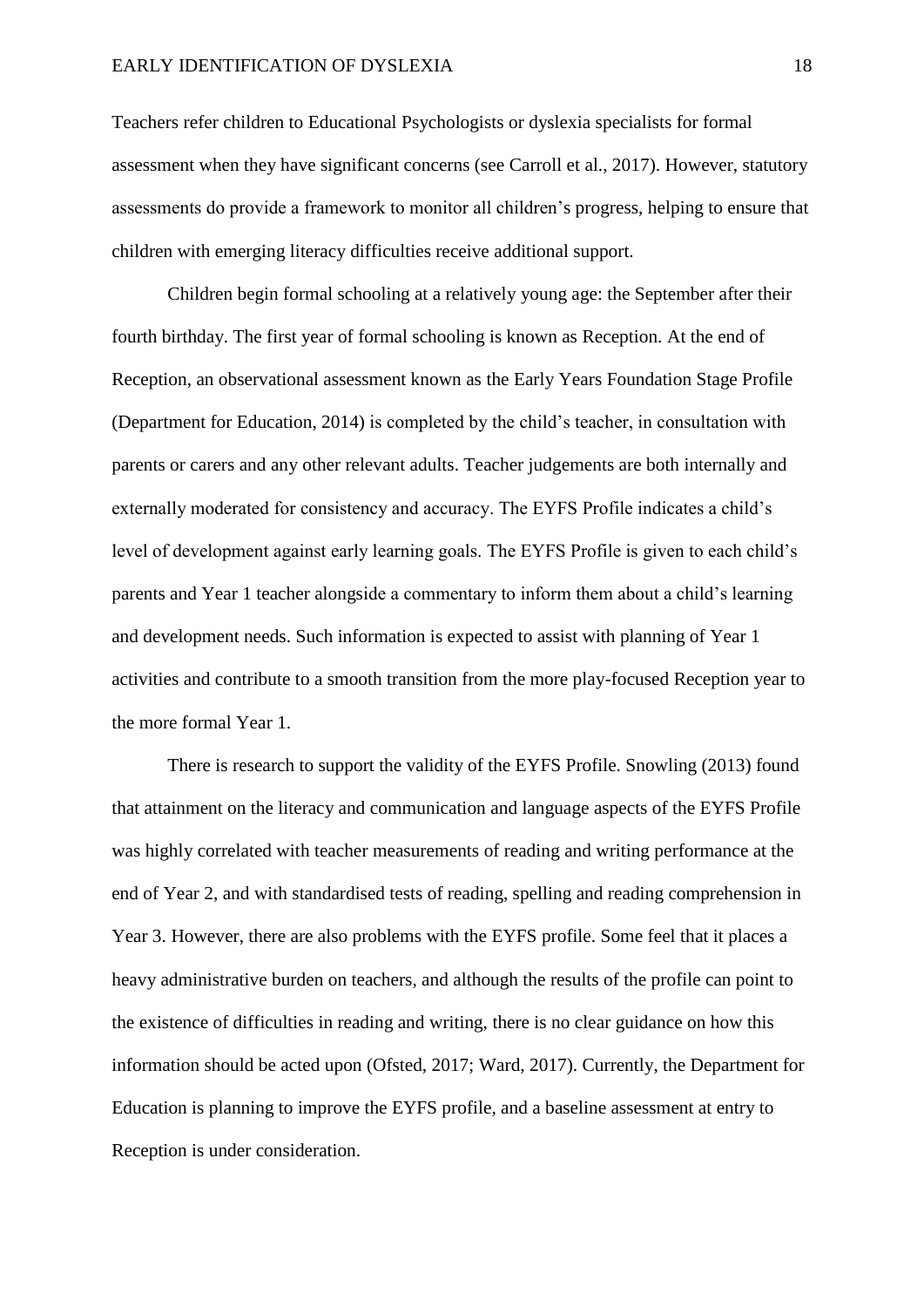After Reception, statutory assessments include a Phonics Screening Check at the end of Year 1, followed by tests of English Grammar, Punctuation and Spelling, and English Reading (which focuses on reading comprehension, rather than word reading) at the end of Year 2 (Standards and Testing Agency, 2017a). The Phonics Screening Check is most relevant to word reading (Standards and Testing Agency, 2017b). Here, children complete a brief assessment with their Class Teacher during which they are required to read 40 words and nonwords. Nonwords are used because children cannot have seen them before, and they can only be correctly read using knowledge of letter-sound correspondences. Hence, they provide a relatively pure measure of the child's knowledge of phonics. The assessment is administered by teachers and is criterion-referenced. When children do not meet the criterion, the Department for Education (2017) guidance highlights the need to evaluate the effectiveness of phonics provision across the whole school, as well as considering whether the child's attendance has been sufficiently high. Once ineffective or insufficient phonics teaching has been ruled out, there is then specific advice for identifying and supporting specific areas of difficulty. The screen is then repeated at the end of Year 2.

Detractors of the Phonics Check suggest that it leads to increased stress for students and teachers and leads to a narrowing of instructional focus. There are also reports of "teaching to the test", for example teaching children to read non-words (Walker, Bartlett, Betts, Sainsbury, & Worth, 2014). This indicates that some teachers do not understand the purpose of using nonwords. Despite these criticisms, the use of systematic phonics methods in conjunction with the Phonics Check does seem to be associated with better reading outcomes. Performance on the Phonics Check has improved every year since its implementation, with 81% of students now achieving the expected standard of performance (Department for Education, 2017). It is also worth noting that England's performance in the 2016 Progress in International Reading Literacy Study (PIRLS) was its highest since PIRLS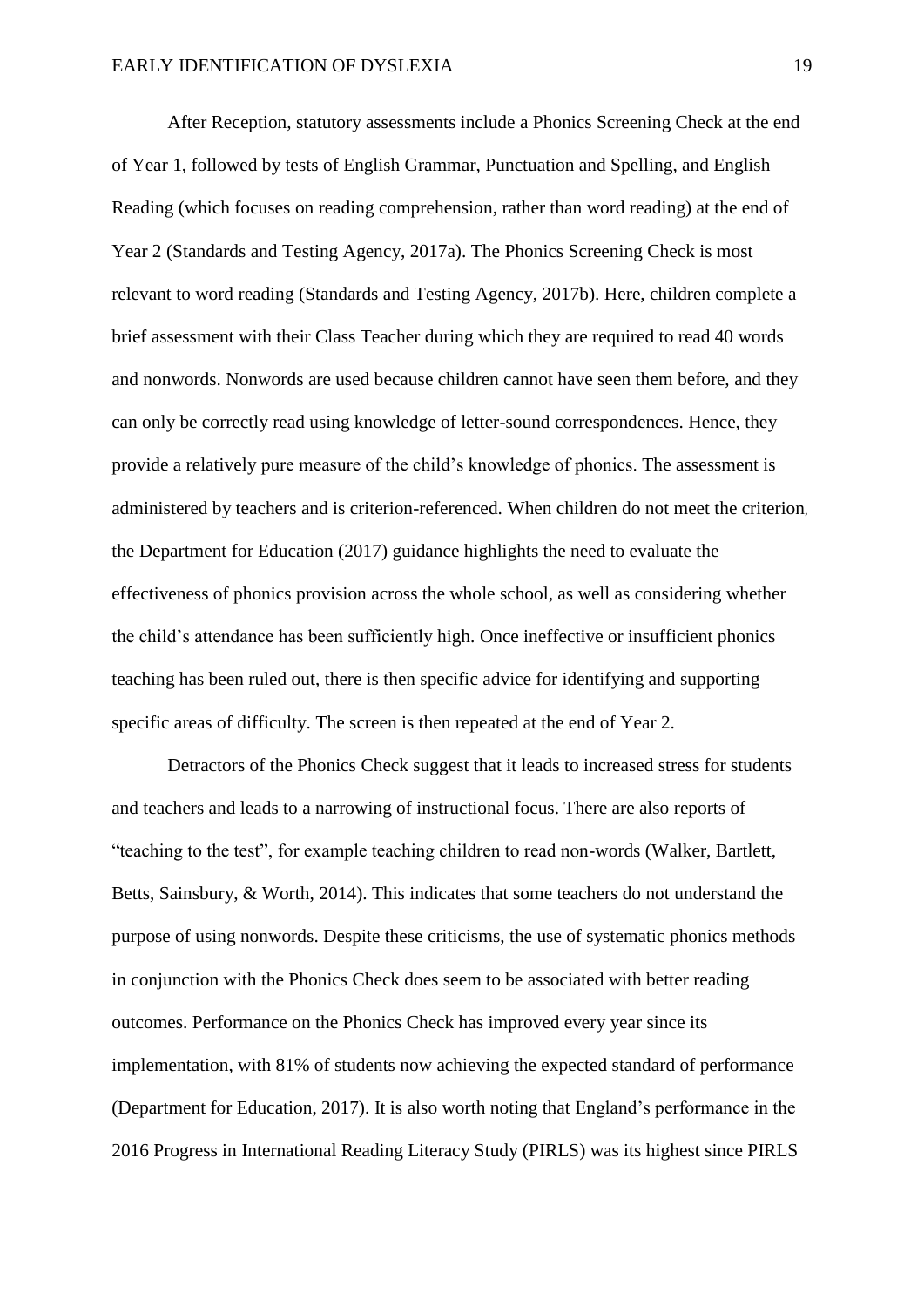studies began, and more importantly, there were substantial increases in the performance of lower performing pupils (McGrane, Stiff, Baird, Lenkeit, & Hopfenbeck, 2017), though there may be other reasons for the improvements in PIRLS results.

# **What role can speech language pathologists play in early identification?**

While further research into the most effective ways of implementing early intervention in different contexts is sorely needed, it is clear that successful early identification rests on the choice of sensitive and specific assessments with a clear link to instructional recommendations, as well as the appropriate choice of cut-off points for access to intervention, regular progress monitoring, and ongoing training and support (Arden et al., 2017; D. Fuchs & Fuchs, 2017; Gersten, Jayanthi, et al., 2017). SLPs have access to a rich knowledge base which is directly relevant to the early identification of reading difficulties, and can play a key role in this process. Below, we outline some of the ways in which SLPs can be involved (for further detail see Justice, 2006).

Firstly, SLPs should be part of a school-wide, multidisciplinary approach to RTI, and should be involved in decision-making from the beginning (Justice, 2006). Because SLPs are familiar with standardised tests, they can be involved in making recommendations on assessment choice, administering screening/benchmarking and progress assessment, and training others to administer assessments. In Kindergarten, assessments of phonological awareness, letter name and/or letter sound knowledge and vocabulary are appropriate. In Years 1 and 2, assessments of the ability to read simple nonwords and frequent regular and irregular words are suitable, and passage reading fluency may also be assessed (Gersten et al 2009). Where possible it is important to use more than one assessment of developing reading skills, as information from multiple assessments tends to be more sensitive than information from a single assessment (Gersten et al., 2009). Differences in performance between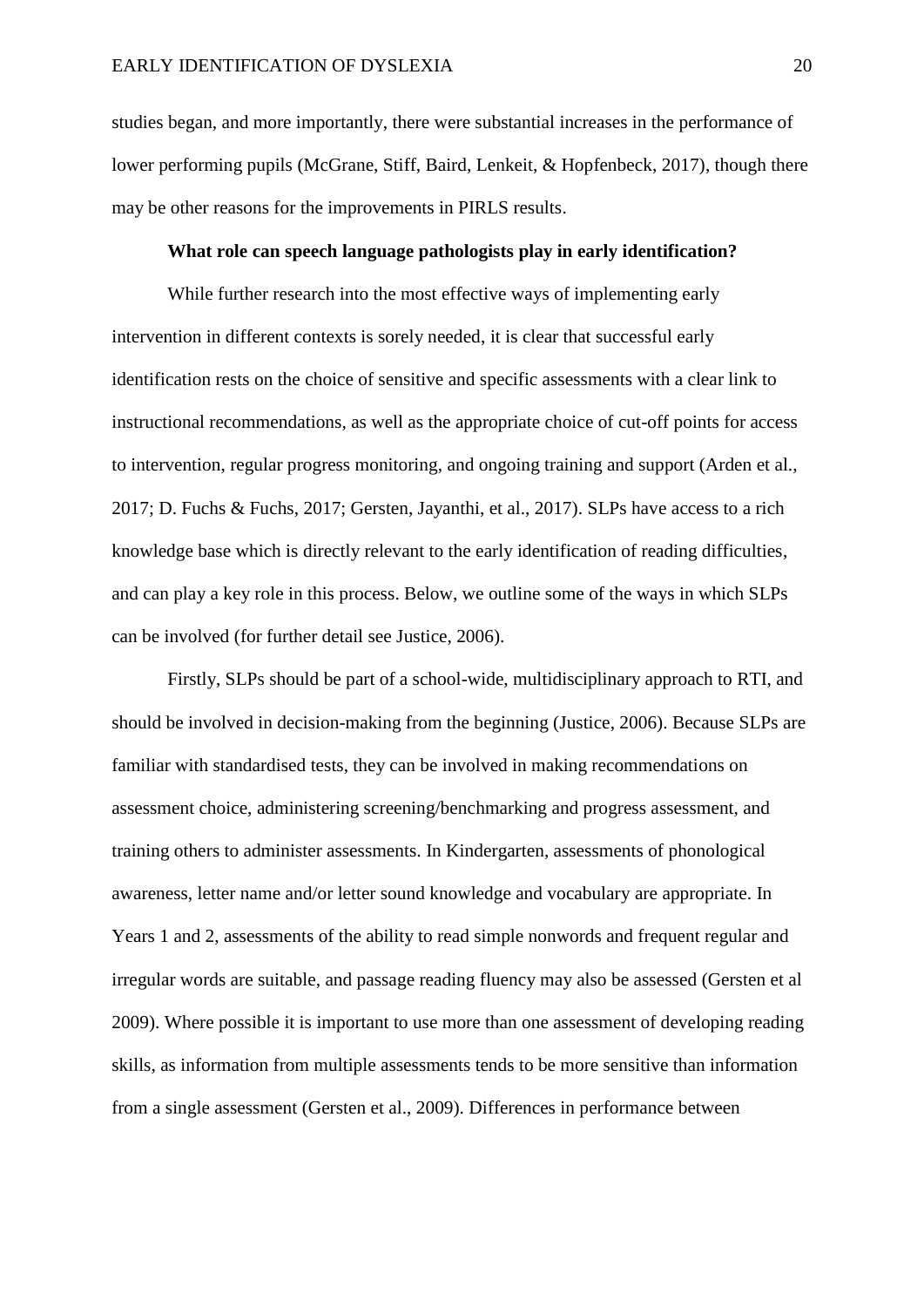assessments may also help highlight areas of strength or weakness, which is key information for informing intervention choices.

A gated assessment procedure may be more efficient and specific than a one-shot screening procedure (Compton et al., 2010; Fuchs, Fuchs & Compton, 2012). In a gated procedure, a single assessment or a set of brief assessments (such as word and nonword reading fluency) with relatively high cut-points may be used to determine which children are definitely not at risk of reading difficulties. Children who fall below the cut-point(s) at the first screening assessment can then have further, more detailed assessment of response to instruction. This may involve progress monitoring on assessments of letter-sound correspondence knowledge, and regular, irregular and nonword reading accuracy and fluency.

While some assessments come with suggested cut-points for access to intervention, generic guidelines may not be appropriate in every context (Gersten et al., 2009). It is crucial that schools and teachers keep records of whether cut-points are functioning as intended within their setting, and adjust them if necessary. This will be a process of trial and error, but flexibility is an essential part of RTI, which in its most effective form should be a system that responds to a child's needs (Fuchs et al., 2012).

Finally, ASHA guidelines clearly state that SLPs have a key role to play in early identification and in delivering literacy intervention at all tiers of RTI (ASHA, n.d.). However, outside the US (and even in some contexts within the US), speech-language pathologists may find it difficult to take any role in literacy identification or intervention, or may even be actively discouraged from doing so by funding structures or regulations. In view of what is known about the links between oral language skills and reading abilities (e.g. Catts et al., 2002; Snowling, 2014), this artificial separation is wasteful, and may violate evidencebased practices.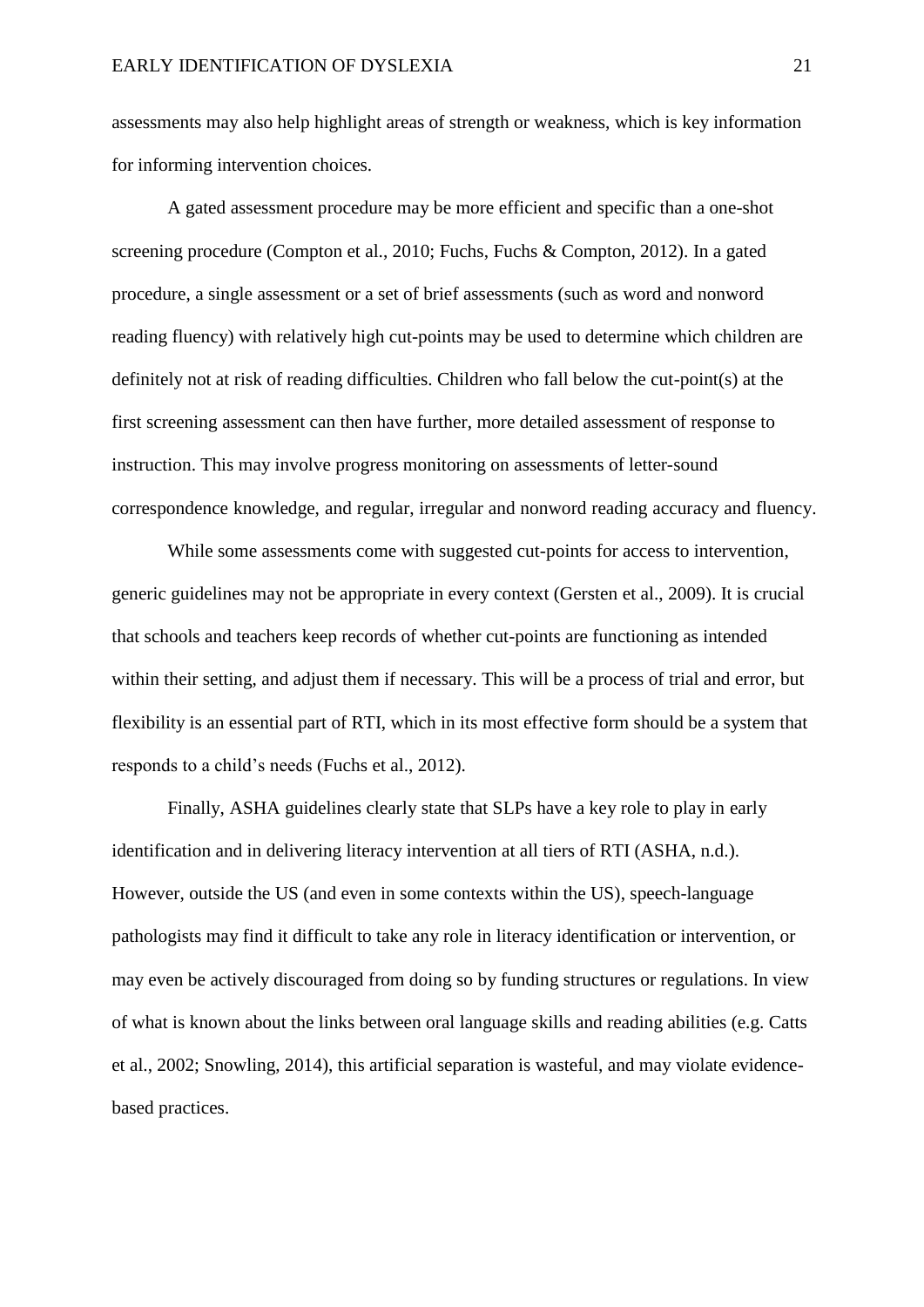It is undeniably difficult for SLPs working under these conditions to integrate identification of literacy difficulties into their existing practice, but it is not impossible. Even if SLPs do not have any direct contact with a child's teacher, they are in a position to inform parents or guardians that a child may be at risk of developing reading difficulties, based on their knowledge of the child's case history and their performance on reading-relevant language assessments. SLPs have the skills to provide parents with information and to support them in approaching their child's school to request appropriate assessment and intervention. In some cases it may be possible for SLPs to carry out brief screening assessments themselves using existing resources. For example, most SLPs have access to phonological awareness assessment batteries which often contain tests of nonword reading. There are also researcher-designed assessments of reading freely available online (see for example the MOTif website, [www.motif.org.au\)](http://www.motif.org.au/).

Finally, SLPs can adapt their intervention programmes to include written language components. For example, work on phonological awareness can be expanded to include work on letter-sound correspondence knowledge, which is more effective for improving reading than phonological awareness in isolation (Ehri et al., 2001). Work on vocabulary can, and indeed should, include exposure to the written forms of words, as this leads to better learning of both written forms and meaning (Parsons & Branagan, 2014; Ricketts, Bishop, & Nation, 2009; Ricketts, Dockrell, Patel, Charman, & Lindsay, 2015). Other language activities can be structured to include discussion of books or other written texts so that children are exposed to written as well as spoken language (e.g. websites, magazine articles).

# **What are the limitations of early identification?**

Although there is evidence that children who have access to intervention in the early years of schooling will have better long-term outcomes than children who begin intervention later (e.g. Dion et al., 2010; Scanlon et al., 2005), children's progress needs to be monitored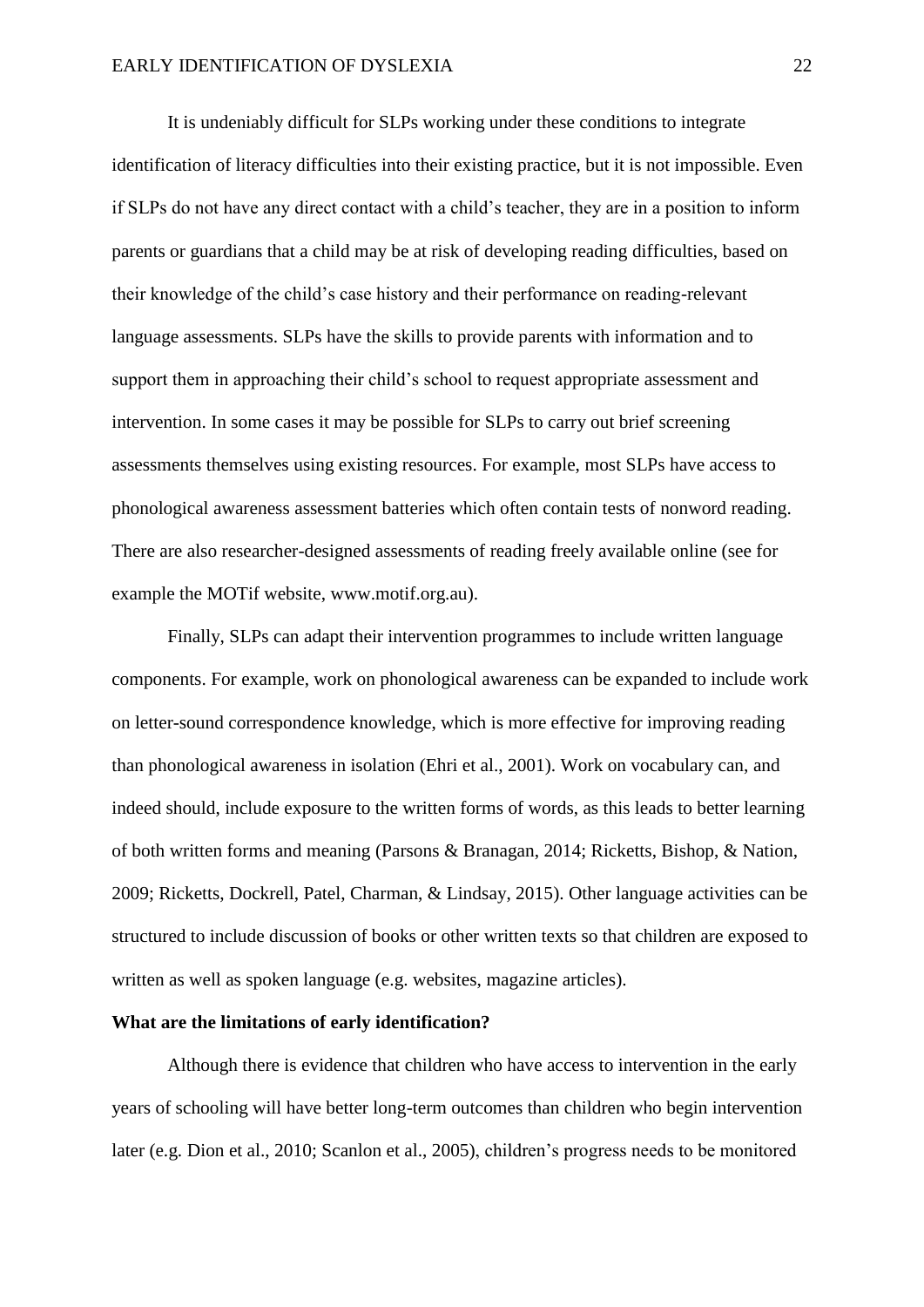throughout their schooling. In some cases (particularly in the case of relatively constrained skills such as letter-sound knowledge), early intervention may "innoculate" children and allow them to catch up to their peers, but early gains may fade over time (Tymms et al., 2017), and short-term intervention is unlikely to be enough for those with the greatest weaknesses in word reading ability or the highest levels of risk of difficulties. Such children are likely to need ongoing support as the demands of the curriculum change (McMaster, Fuchs, Fuchs, & Compton, 2005). In other words, early intervention should represent the *beginning* of the intervention and support process.

This is even more crucial because due to the multifaceted nature of reading, some forms of reading difficulty do not become apparent until later in schooling. We have focused on early identification of word reading difficulties, but it is important to note that reading comprehension difficulties may not become apparent until the later elementary years when children are increasingly expected to read independently and learn from what they read (Elwer et al., 2013; Hogan, Adlof, & Alonzo, 2014). Identification of reading comprehension difficulties can be particularly challenging when emerging in the absence of word reading difficulties (Cain & Oakhill, 2006; Colenbrander, Kohnen, Smith-Lock, & Nickels, 2016; Nation & Snowling, 1997). Thus, early identification of word reading difficulties is crucial – but monitoring of word reading, reading comprehension, and other literacy skills (e.g., spelling, writing) should continue throughout the school years. Such monitoring should be supported by strong classroom instruction, not only in phonics but also in oral vocabulary, morphological knowledge, reading comprehension strategies, and writing skills.

#### **Conclusions**

Early identification of reading difficulties is complex and challenging, but essential if we are to optimise outcomes for children with reading difficulties. In an ideal world, SLPs should work collaboratively alongside teachers to implement early identification. However,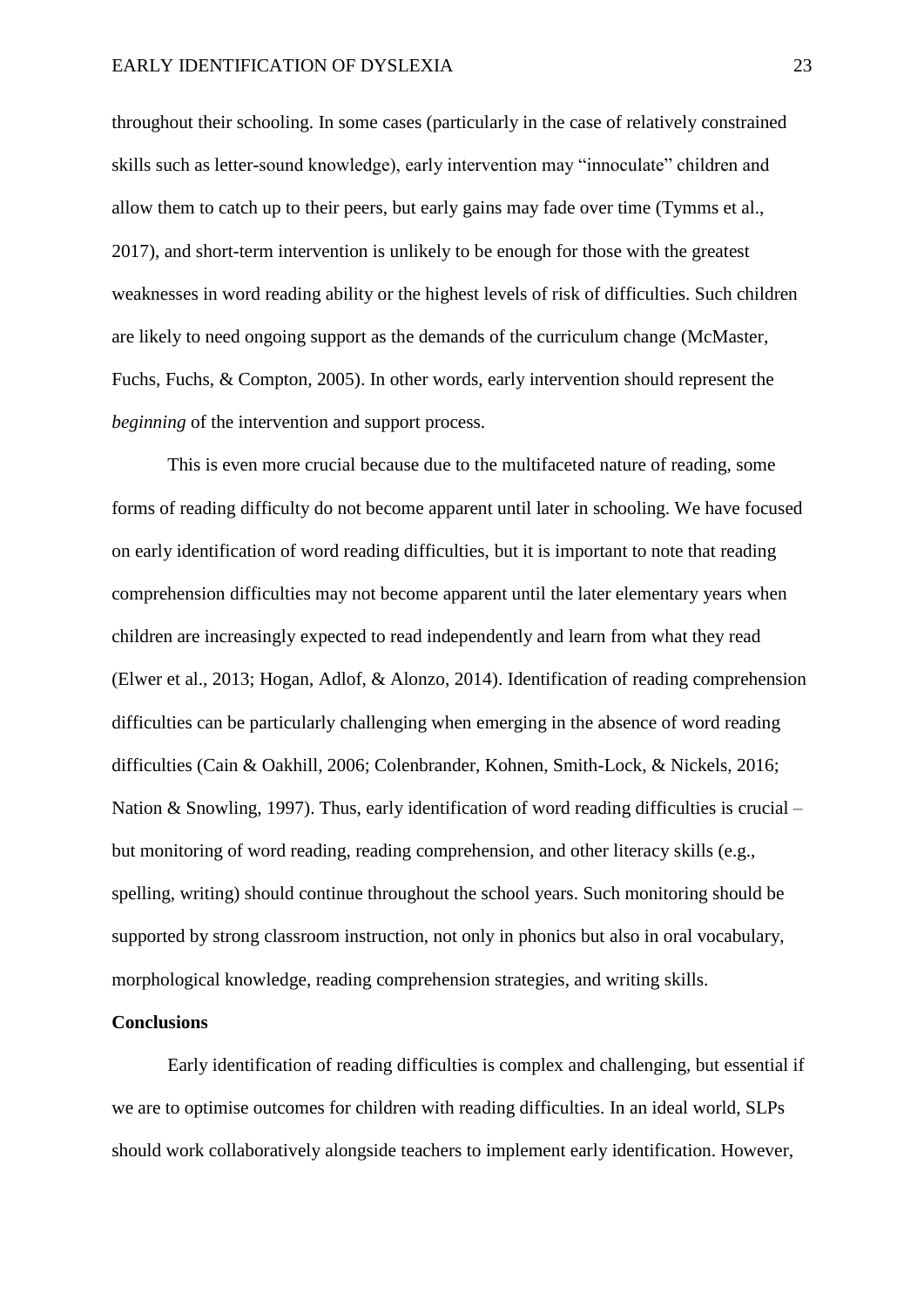even if this is not possible, SLPs can still play a vital role through the awareness of risk factors associated with the development of future reading difficulties, and by integrating written language into their assessment and intervention practices wherever possible. SLPs can also work closely with parents to ensure that parents and schools are aware of early risk factors.

Response to Intervention is a promising model of early identification and service delivery, but the jury is still out on the best way to implement it. More research into the specifics of early identification and RTI is sorely needed - but it is clear that the success of implementation relies on sufficient funding and support (Arden et al., 2017; D. Fuchs & Fuchs, 2017; Gersten, Jayanthi, et al., 2017). Early identification should be a priority for every school and education system, but it should not be the be-all and end-all of service delivery for children with reading difficulties – rather, it should be the first step in an ongoing cycle of monitoring and intervention which continues beyond the elementary years. Only then will children with reading difficulties have the chance to reach their full potential.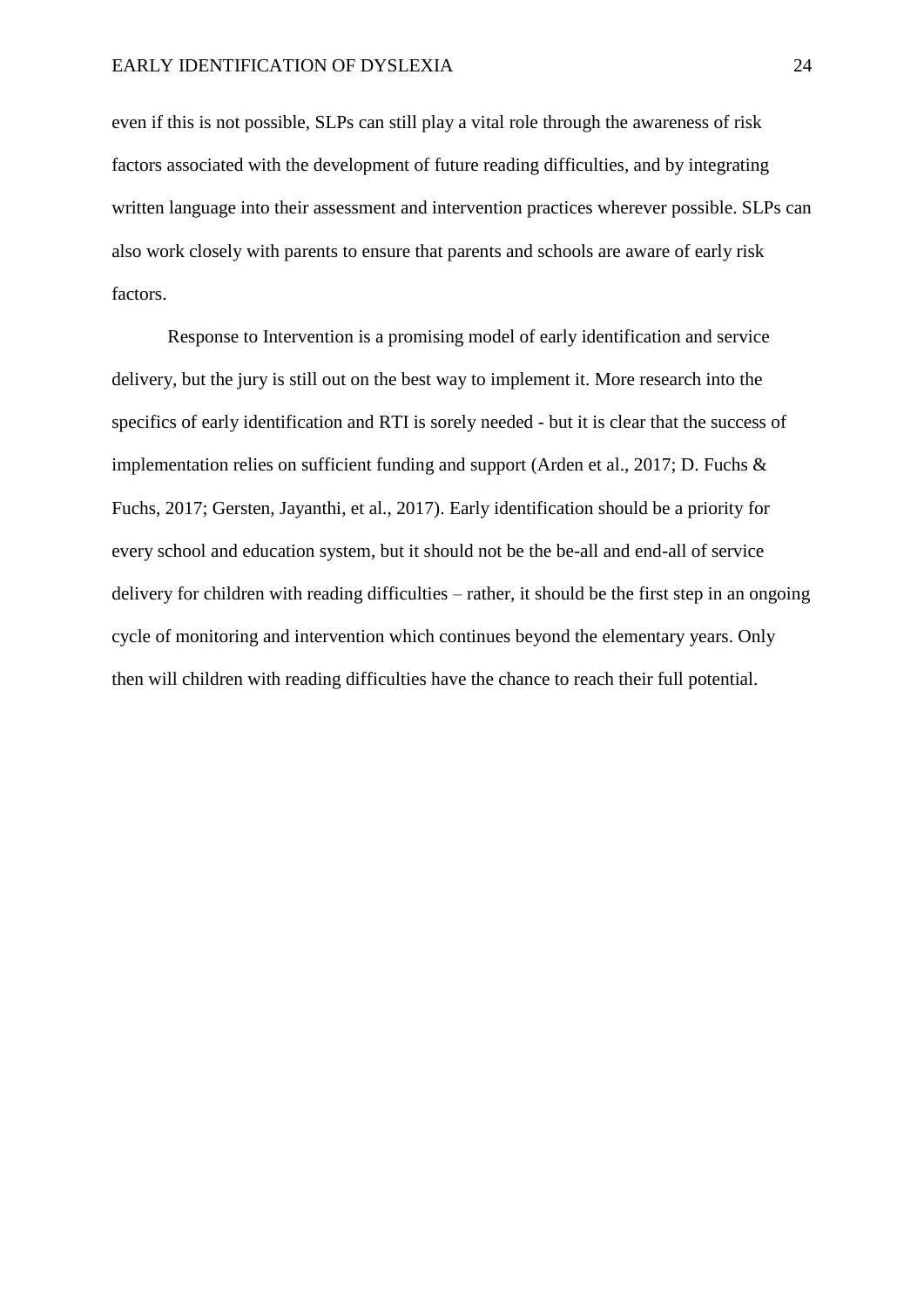#### References

- American Psychiatric Association. (2013). *Diagnostic and statistical manual of mental*  disorders (5<sup>th</sup> ed.). Arlington, VA: American Psychiatric Publishing.
- American Speech-Language-Hearing Association (ASHA). (n.d.). *Response to Intervention.*  Retrieved from https://www.asha.org/slp/schools/prof-consult/RtoI/
- Alloway, T. P., & Alloway, R. G. (2010). Investigating the predictive roles of working memory and IQ in academic attainment. *Journal of Experimental Child Psychology, 106*(1), 20-29. doi:10.1016/j.jecp.2009.11.003
- Arden, S. V., Gruner Gandhi, A., Zumeta Edmonds, R., & Danielson, L. (2017). Toward More Effective Tiered Systems: Lessons From National Implementation Efforts. *Exceptional Children, 83*, 269-280. doi:10.1177/0014402917693565
- Balu, R., Zhu, P., Doolittle, F., Schiller, E., Jenkins, J. R., & Gersten, R. (2015). *Evaluation of response to intervention practices for elementary school reading*. (NCEE 2016- 4000). Washington, D.C.: Department of Education, Institute of Education Sciences Retrieved from http://ies. ed.gov/ncee/pubs/20164000/pdf/20164000. pdf.
- Banales, E., Kohnen, S., & McArthur, G. (2015). Can verbal working memory training improve reading? *Cognitive Neuropsychology, 32*, 104-132. doi:10.1080/02643294.2015.1014331
- Bishop, D. V. (2015). The interface between genetics and psychology: lessons from developmental dyslexia. *Proceedings of the Royal Society B: Biological Sciences, 282*, 20143139. doi:10.1098/rspb.2014.3139
- Boetsch, E. A., Green, P. A., & Pennington, B. F. (1996). Psychosocial correlates of dyslexia across the life span. *Development and Psychopathology, 8*, 539-562. doi:10.1017/S0954579400007264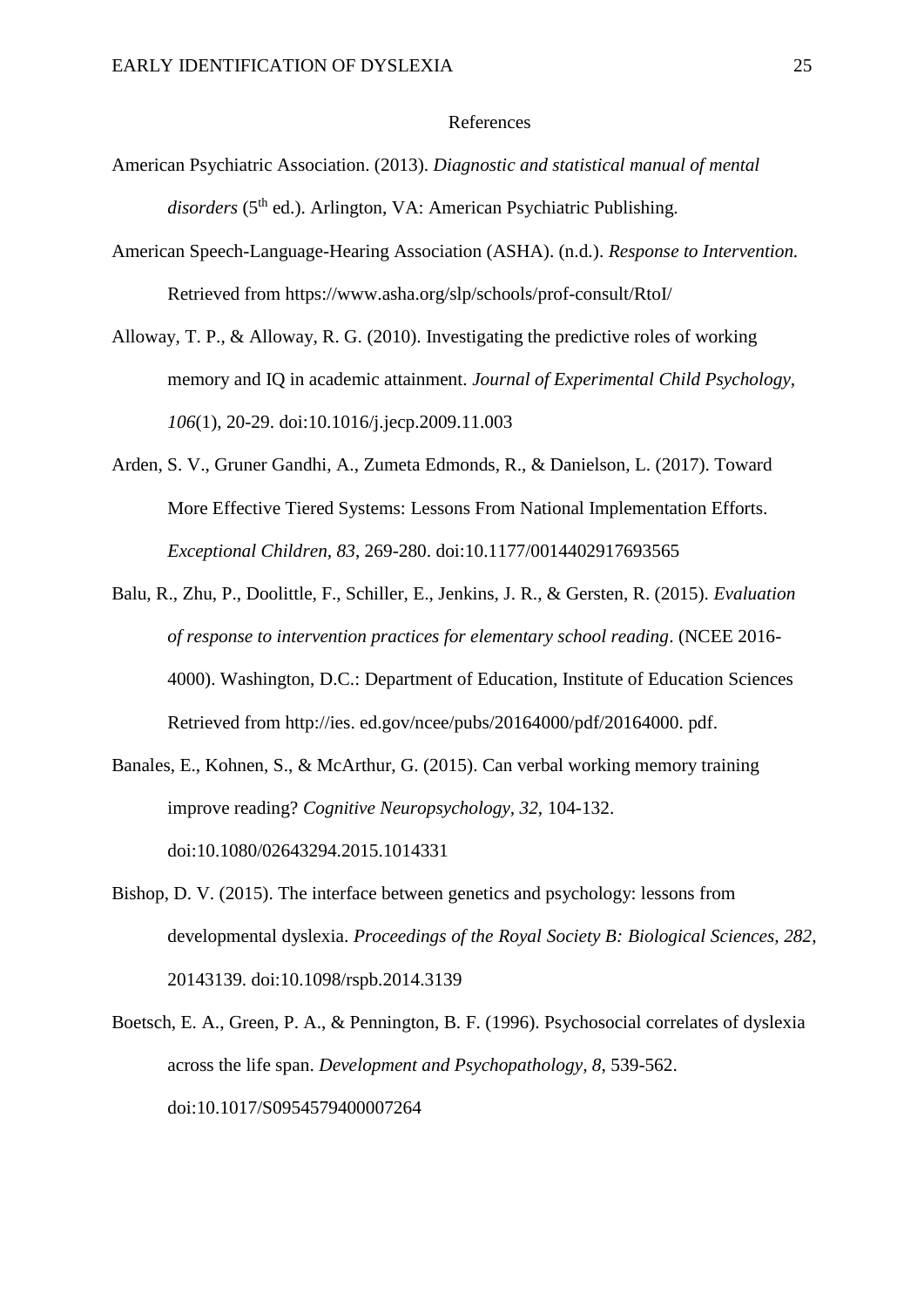- Bowers, J. S., & Bowers, P. N. (2017). Beyond Phonics: The Case for Teaching Children the Logic of the English Spelling System. *Educational Psychologist, 52*, 124-141. doi:10.1080/00461520.2017.1288571
- Bowers, P. N., Kirby, J. R., & Deacon, S. H. (2010). The Effects of Morphological Instruction on Literacy Skills: A Systematic Review of the Literature. *Review of Educational Research, 80*, 144-179. doi:10.3102/0034654309359353
- Breadmore, H. L., & Carroll, J. M. (2016a). Effects of Orthographic, Morphological and Semantic Overlap on Short-Term Memory for Words in Typical and Atypical Development. *Scientific Studies of Reading, 20*, 471-489. doi:10.1080/10888438.2016.1246554
- Breadmore, H. L., & Carroll, J. M. (2016b). Morphological spelling in spite of phonological deficits: Evidence from children with dyslexia and otitis media. *Applied Psycholinguistics, 37*, 1439-1460. doi:10.1017/s0142716416000072
- Breadmore, H. L., & Deacon, S. H. (Under review 2017). Morphological processing before and during spelling. *Scientific Studies of Reading*.
- Burns, M. K., Appleton, J. J., & Stehouwer, J. D. (2005). Meta-analytic review of responsiveness-to-intervention research: Examining field-based and researchimplemented models. *Journal of Psychoeducational Assessment, 23*, 381-394. doi:10.1177/073428290502300406
- Cain, K., & Oakhill, J. (2006). Assessment matters: issues in the measurement of reading comprehension. *British Journal of Educational Psychology, 76*, 697-708. doi:10.1348/000709905X69807
- Caravolas, M., Hulme, C., & Snowling, M. J. (2001). The Foundations of Spelling Ability: Evidence from a 3-Year Longitudinal Study. *Journal of Memory and Language, 45*, 751-774. doi:10.1006/jmla.2000.2785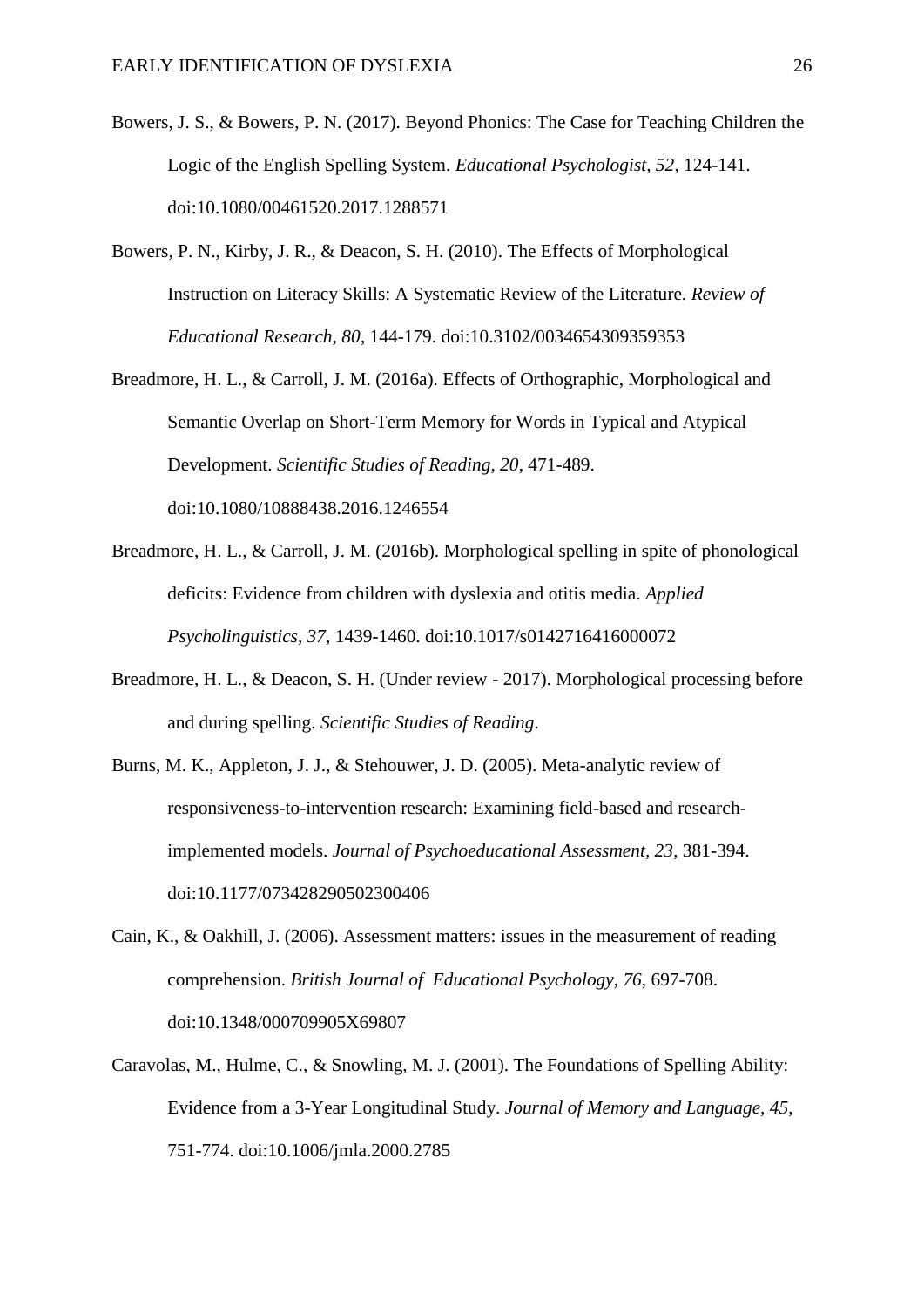Caravolas, M., Lervag, A., Mousikou, P., Efrim, C., Litavsky, M., Onochie-Quintanilla, E., . . . Hulme, C. (2012). Common patterns of prediction of literacy development in different alphabetic orthographies. *Psychological Sciences, 23*, 678-686. doi:10.1177/0956797611434536

Carroll, J. M., Bradley, L., Crawford, H., Hannant, P., Johnson, H., & Thompson, A. (2017). *SEN support: A rapid evidence assessment*. Retrieved from https://www.gov.uk/government/uploads/system/uploads/attachment\_data/file/628630 /DfE\_SEN\_Support\_REA\_Report.pdf.

- Carroll, J. M., & Breadmore, H. L. (2017). Not all phonological awareness deficits are created equal: Evidence from a comparison between children with Otitis Media and poor readers. *Developmental Science, e12588*. doi:10.1111/desc.12588
- Carroll, J. M., Mundy, I. R., & Cunningham, A. J. (2014). The roles of family history of dyslexia, language, speech production and phonological processing in predicting literacy progress. *Developmental Science, 17*, 727-742. doi:10.1111/desc.12153
- Carroll, J. M., Solity, J., & Shapiro, L. R. (2016). Predicting dyslexia using prereading skills: the role of sensorimotor and cognitive abilities. *Journal of Child Psychology and Psychiatry, 57*, 750-758. doi:10.1111/jcpp.12488
- Castles, A., & Coltheart, M. (2004). Is there a causal link from phonological awareness to success in learning to read? *Cognition, 91*, 77-111. doi:10.1016/S0010- 0277(03)00164-1
- Catts, H. W. (2017). Early identification of reading disabilities. In K. Cain, D. L. Compton, & R. Parrila (Eds.), *Theories of reading development* (15th ed)., pp. 311-332. Amsterdam: John Benjamins.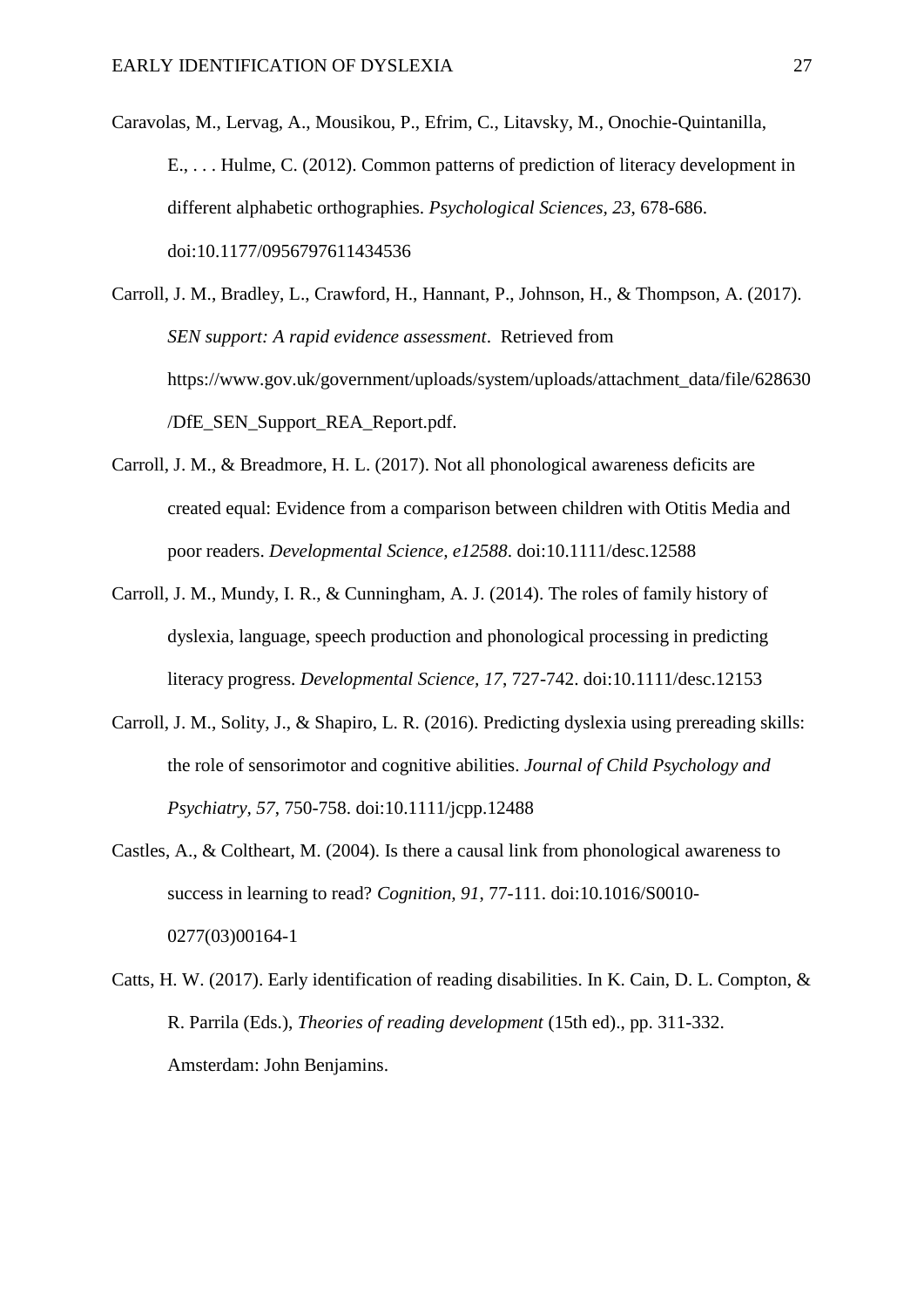- Catts, H. W., Fey, M. E., Tomblin, J. B., & Xhang, X. (2002). A Longitudinal Investigation of Reading Outcomes in Children With Language Impairments. *Journal of Speech, Language and Hearing Research, 45*, 1142-1157. doi:10.1044/1092-4388(2002/093
- Catts, H. W., Nielsen, D. C., Bridges, M. S., Liu, Y. S., & Bontempo, D. E. (2015). Early identification of reading disabilities within an RTI framework. *Journal of Learning Disabilities, 48*, 281-297. doi:10.1177/0022219413498115
- Clarke, P. J., Henderson, L. M., & Truelove, E. (2010). The poor comprehender profile: Understanding and supporting individuals who have difficulties extracting meaning from text. In J. Holmes (Ed.), *Advances in Child Development and Behaviour* (Vol. 39, pp. 79-129). New York, Boston: Academic Press.
- Colenbrander, D., Kohnen, S., Smith-Lock, K., & Nickels, L. (2016). Individual differences in the vocabulary skills of children with poor reading comprehension. *Learning and Individual Differences, 50*, 210-220. doi:0.1016/j.lindif.2016.07.021
- Compton, D. L., Fuchs, D., Fuchs, L. S., Bouton, B., Gilbert, J. K., Barquero, L. A., Cho, E. & Crouch, C. Selecting at-risk first graders for early intervention: Eliminating false positives and exploring the promise of a two-stage gated screening process. *Journal of Educational Psychology, 102*, 327-340. doi:10.1037/a0018448
- Cunningham, A. E., & Stanovich, K. E. (1998). What reading does for the mind. *Journal of Direct Instruction, 1*, 137-149.
- Cunningham, A. J., & Carroll, J. M. (2011). Reading-Related Skills in Earlier- and Later-Schooled Children. *Scientific Studies of Reading, 15*, 244-266. doi:10.1080/10888431003706309
- Deacon, S. H., Benere, J., & Pasquarella, A. (2013). Reciprocal relationship: Children's morphological awareness and their reading accuracy across grades 2 to 3. *Developmental Psychology, 49*, 1113-1126. doi:doi:10.1037/a0029474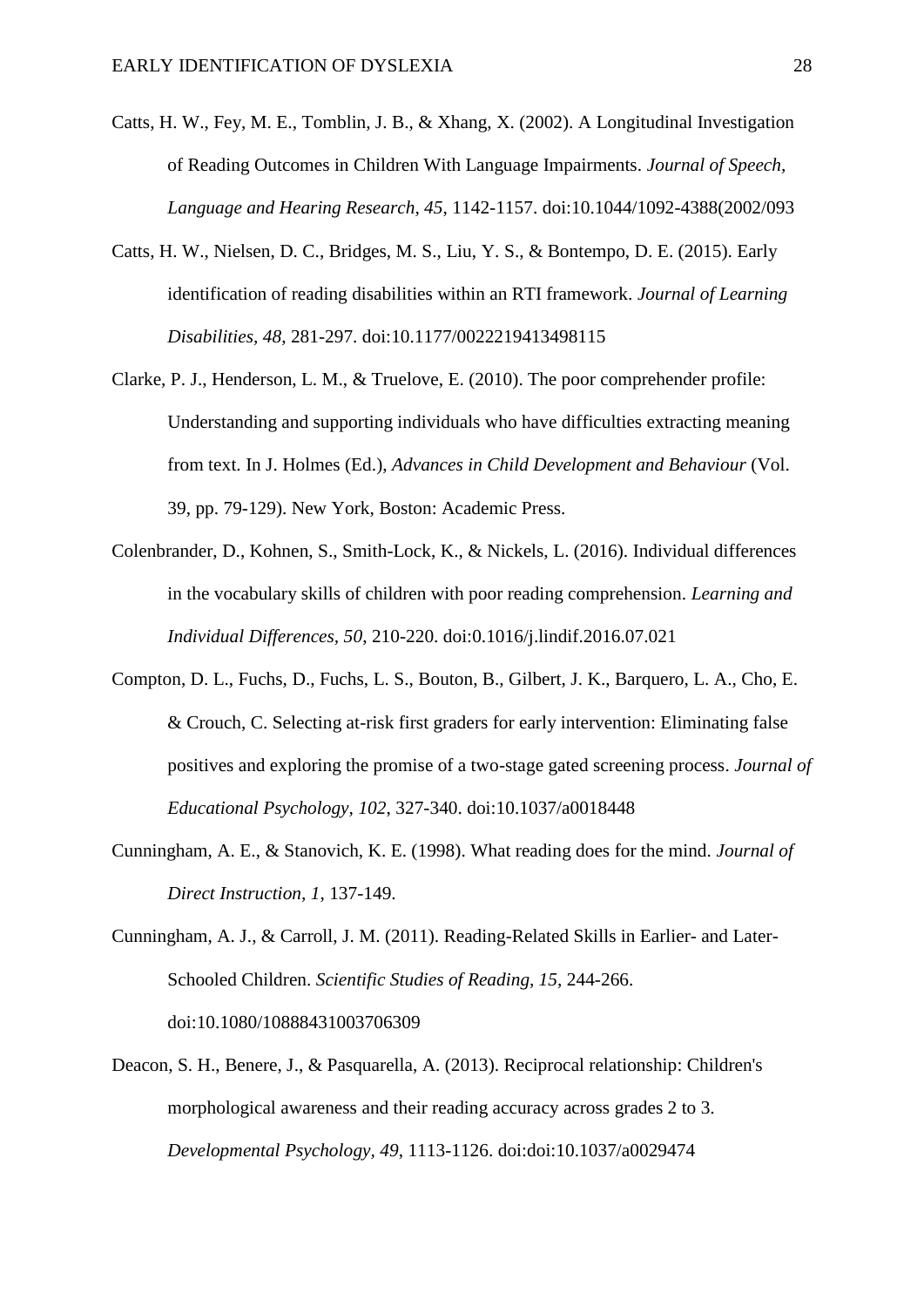- Deacon, S. H., Conrad, N., & Pacton, S. (2008). A statistical learning perspective on children's learning about graphotactic and morphological regularities in spelling. *Canadian Psychology/Psychologie canadienne, 49*, 118-124. doi:10.1037/0708- 5591.49.2.118
- Deacon, S. H., Tong, X., & Francis, K. (2017). The relationship of morphological analysis and morphological decoding to reading comprehension. *Journal of Research in Reading, 40*, 1-16. doi:10.1111/1467-9817.12056
- Department for Education. (2014). *Early years foundation stage profile 2017 handbook*. Retrieved from https://www.gov.uk/government/publications/early-years-foundationstage-profile-handbook.
- Department for Education. (2017). *Phonics screening check and key stage 1 assessments in England, 2017*. (SFR 49/2017). Retrieved from https://www.gov.uk/government/uploads/system/uploads/attachment\_data/file/654859 /Phonics\_KS1\_SFR\_Text\_2017\_.pdf.
- Dewalt, D. A., Berkman, N. D., Sheridan, S., Lohr, K. N., & Pignone, M. P. (2004). Literacy and health outcomes: A systematic review of the literature. *Journal of General Internal Medicine, 19*, 1228-1239. doi:10.1111/j.1525-1497.2004.40153.x
- Dion, E., Brodeur, M., Gosselin, C., Campeau, M., & Fuchs, D. (2010). Implementing research-based instruction to prevent reading problems among low-income students: Is earlier better? *Learning Disabilities Research & Practice, 25*, 87-96. doi:10.1111/j.1540-5826.2010.00306.x
- Duff, F. J., Reen, G., Plunkett, K., & Nation, K. (2015). Do infant vocabulary skills predict school-age language and literacy outcomes? *Journal of Child Psychology and Psychiatry, 56*, 848-856. doi:10.1111/jcpp.12378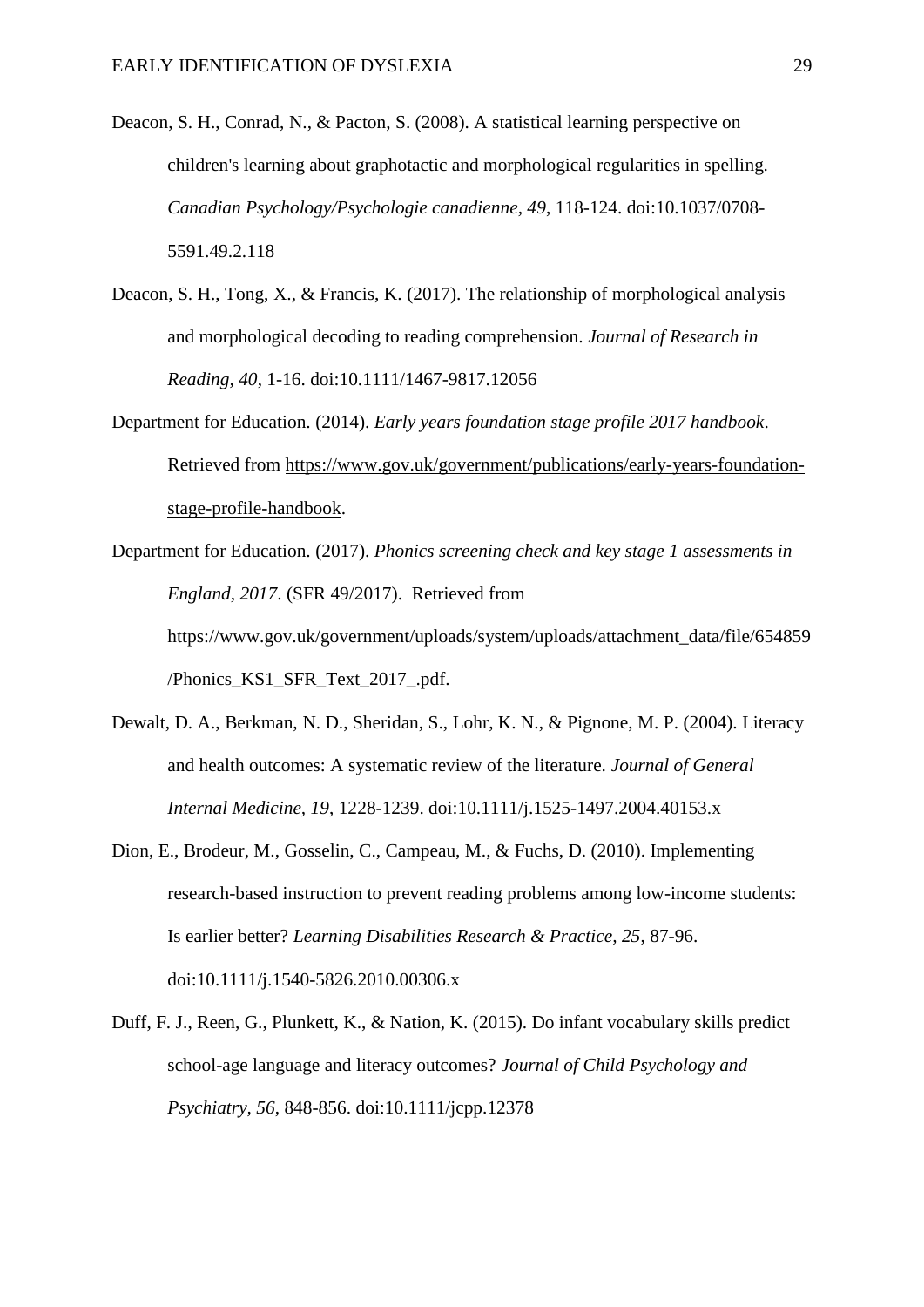- Dyson, H., Best, W., Solity, J., & Hulme, C. (2017). Training Mispronunciation Correction and Word Meanings Improves Children's Ability to Learn to Read Words. *Scientific Studies of Reading, 21*, 392-407. doi:10.1080/10888438.2017.1315424
- Ehri, L. C. (1995). Phases of development in learning to read words by sight. *Journal of Research in Reading, 18*, 116-125. doi: 10.1111/j.1467-9817.1995.tb00077.x
- Ehri, L. C., Nunes, S. R., Willows, D. M., Valeska Schuster, B., Yaghoub-Zadeh, Z., & Shanahan, T. (2001). Phonemic Awareness Instruction Helps Children Learn to Read: Evidence From the National Reading Panel's Meta-Analysis. *Reading Research Quarterly, 36*, 250-287. doi:10.1598/RRQ.36.3.2
- Ellefson, M. R., Treiman, R., & Kessler, B. (2009). Learning to label letters by sounds or names: A comparison of England and the United States. *Journal of Experimental Child Psychology, 102*, 323-341.

doi:https://dx.doi.org/10.1016%2Fj.jecp.2008.05.008

- Elwer, S., Keenan, J. M., Olson, R. K., Byrne, B., & Samuelsson, S. (2013). Longitudinal stability and predictors of poor oral comprehenders and poor decoders. *Journal of Experimental Child Psychology, 115*, 497-516. doi:10.1016/j.jecp.2012.12.001
- Ferrer, E., Shaywitz, B. A., Holahan, J. M., Marchione, K. E., Michaels, R., & Shaywitz, S. E. (2015). Achievement Gap in Reading Is Present as Early as First Grade and Persists through Adolescence. *Journal of Pediatrics, 167*, 1121-1125 e1122. doi:10.1016/j.jpeds.2015.07.045
- Fletcher, J., Coulter, W. A., Reschly, D. J., & Vaughn, S. (2004). Alternative approaches to the definition and identification of learning disabilities: Some questions and answers. *Annals of Dyslexia, 54*, 305-331. doi:10.1007/s11881-004-0015-y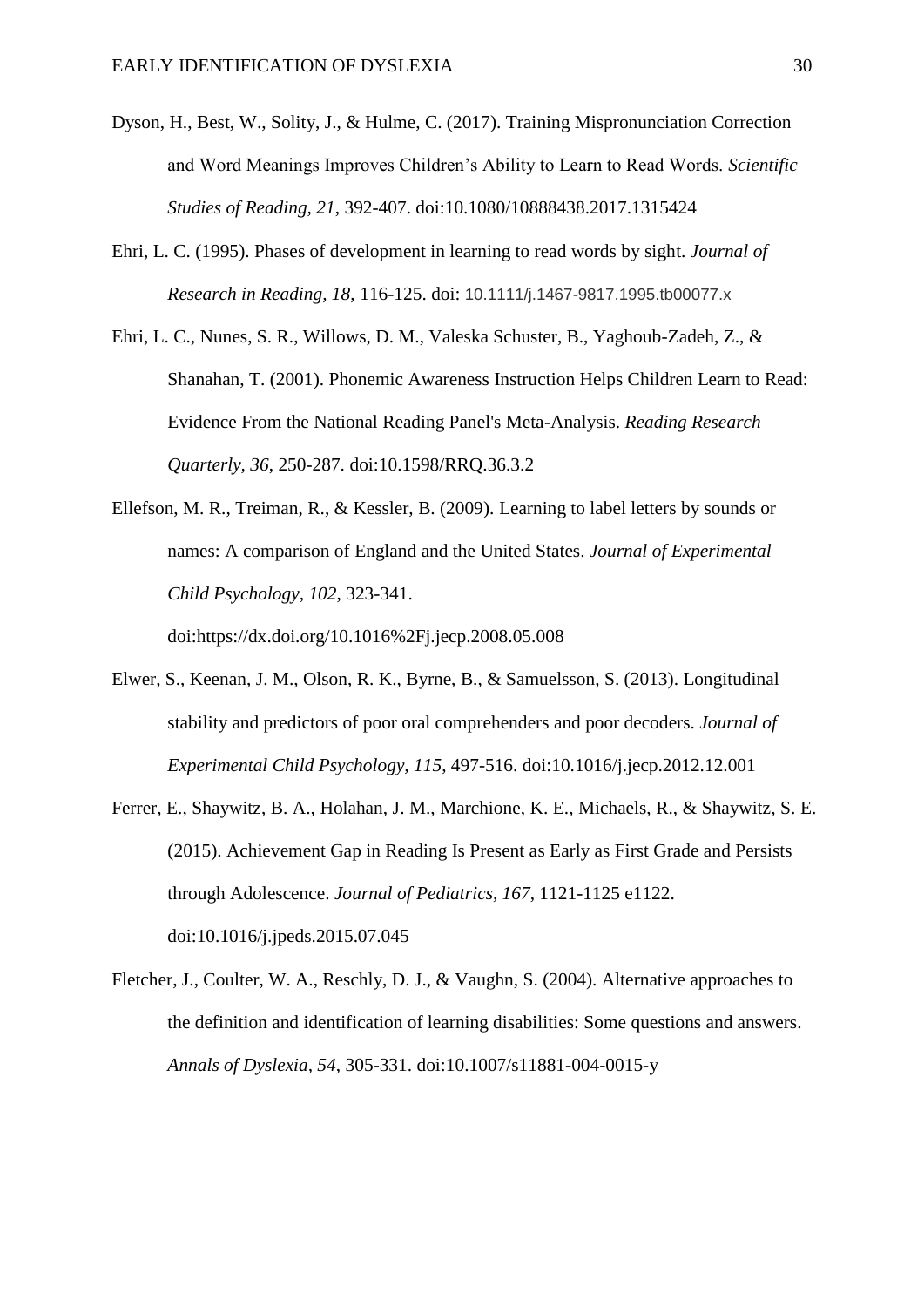- Fletcher, J., & Vaughn, S. (2009). Response to Intervention: Preventing and Remediating Academic Difficulties. *Child Dev Perspect, 3*, 30-37. doi:10.1111/j.1750- 8606.2008.00072.x
- Fuchs, D., & Fuchs, L. S. (2006). Introduction to response to intervention: What, why, and how valid is it? *Reading Research Quarterly, 41*, 93-99. doi:10.1598/rrq.41.1.4
- Fuchs, D., & Fuchs, L. S. (2017). Critique of the National Evaluation of Response to Intervention: A Case for Simpler Frameworks. *Exceptional Children, 83*, 255-268. doi:10.1177/0014402917693580
- Fuchs, D., Fuchs, L. S., & Compton, D. L. (2012). Smart RTI: A next-generation approach to multilevel prevention. *Exceptional Children, 78*, 263-279. doi: 10.1177/001440291207800301
- Fuchs, L. S., Fuchs, D., & Speece, D. L. (2002). Treatment Validity as a Unifying Construct for Identifying Learning Disabilities. *Learning Disability Quarterly, 25*, 33-45. doi:10.2307/1511189
- Gathercole, S. E., Alloway, T. P., Willis, C., & Adams, A. M. (2006). Working memory in children with reading disabilities. *Journal of Experimental Child Psychology, 93*, 256- 281. doi:10.1016/j.jecp .2005.08.003
- Gentry, J. R. (1982). An analysis of developmental spelling in GNYS AT WRK. *The Reading Teacher, 36*, 192-200.

Gersten, R., Compton, D. L., Connor, C. M., Dimino, J. A., Santoro, L., Linan-Thompson, S., & Tilly, W. D. (2009). *Assisting students struggling with reading: Response to Intervention and Multi-Tier Intervention in the Primary Grades*. (NCEE 2009-4045). Washington, DC: National Center for Education Evaluation and Regional Assistance, Institute of Education Sciences, U.S. Department of Education. Retrieved from http://ies.ed.gov/ncee/wwc/ publications/practiceguides/.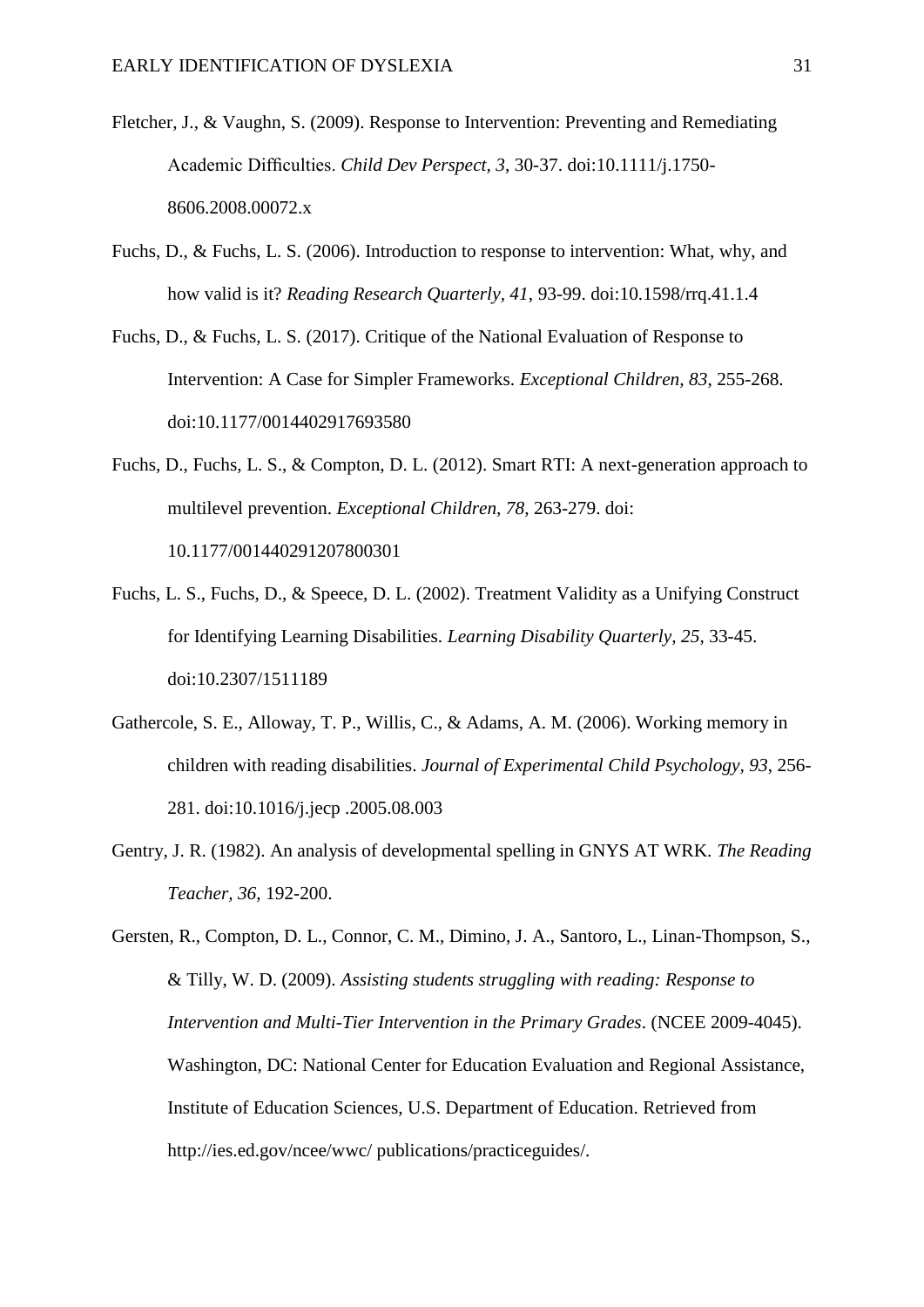- Gersten, R., Jayanthi, M., & Dimino, J. A. (2017). Too Much, Too Soon? Unanswered Questions From National Response to Intervention Evaluation. *Exceptional Children, 83*, 244-254. doi:10.1177/0014402917692847
- Gersten, R., Newman-Gonchar, R. A., Haymond, K. S., & Dimino, J. A. (2017). *What is the evidence base to support reading interventions for improving student outcomes in grades 1–3?* (REL 2017–271). Washington, D. C: Institute of Education Sciences, National Center for Education Evaluation and Regional Assistance, Regional Educational Laboratory Southeast.
- Goodrich, J. M., & Lonigan, C. J. (2014). Lexical characteristics of words and phonological awareness skills of preschool children. *Applied Psycholinguistics, 36*, 1509-1531. doi:10.1017/s0142716414000526
- Gough, P. B., & Tunmer, W. E. (1986). Decoding, reading, and reading disability. *Remedial and Special Education, 7*, 6-10. doi:10.1177/074193258600700104
- Hayiou-Thomas, M. E., Carroll, J. M., Leavett, R., Hulme, C., & Snowling, M. J. (2017). When does speech sound disorder matter for literacy? The role of disordered speech errors, co-occurring language impairment and family risk of dyslexia. *Journal of Child Psychology and Psychiatry, 58*, 197-205. doi:10.1111/jcpp.12648
- Herman, R., Roy, P., & Kyle, F. E. (2014). *Reading, dyslexia and oral deaf children: From research to practice*. Retrieved from Nuffield Foundation: http://www.nuffieldfoundation.org/sites/default/files/files/Briefing%20paper%20- %20Reading%20and%20dyslexia%20in%20oral%20deaf%20children%20website%2 0final%20version%20feb%202014.pdf
- Hogan, T. P., Adlof, S. M., & Alonzo, C. N. (2014). On the importance of listening comprehension. *International Journal of Speech Language Pathology, 16*, 199-207. doi:10.3109/17549507.2014.904441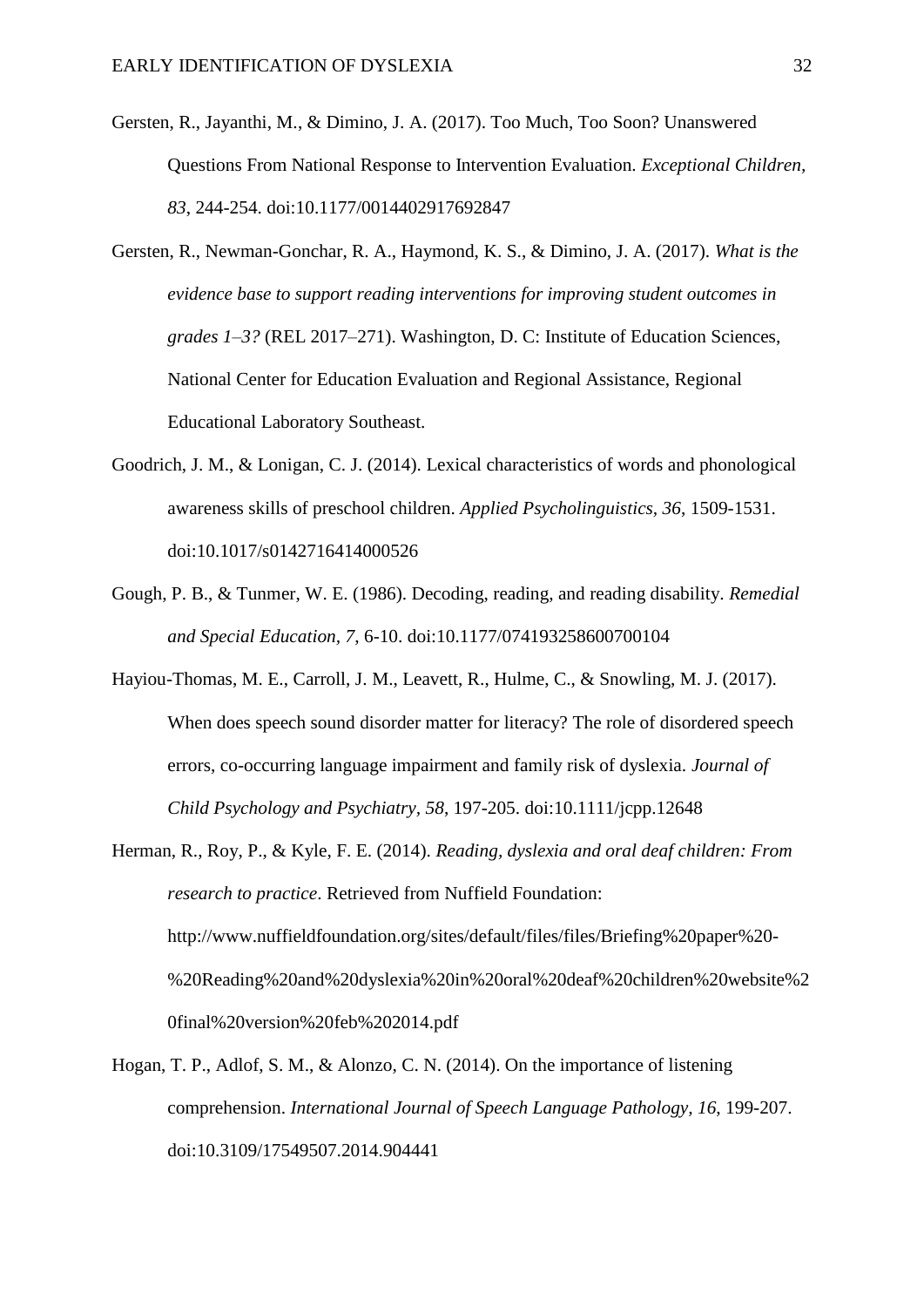- Hoover, W. A., & Gough, P. B. (1990). The Simple View of Reading. *Reading and Writing, 2*, 127-160. doi:10.1007/BF00401799
- Hulme, C., & Snowling, M. J. (2014). The interface between spoken and written language: developmental disorders. *Philosophical Transactions of the Royal Society B: Biological Sciences, 369*, 20120395. doi:10.1098/rstb.2012.0395

Individuals with Disabilities Education Improvement Act, 108–446 C.F.R. (2004).

Jacob, R., & Parkinson, J. (2015). The Potential for School-Based Interventions That Target Executive Function to Improve Academic Achievement. *Review of Educational Research, 85*, 512-552. doi:10.3102/0034654314561338

Joanisse, M. F., Manis, F. R., Keating, P., & Seidenberg, M. S. (2000). Language deficits in dyslexic children: Speech perception, phonology, and morphology. *Journal of Experimental Child Psychology, 77*, 30-60.

doi:http://dx.doi.org/10.1006/jecp.1999.2553

- Justice, L. M. (2006). Evidence-Based Practice, Response to Intervention, and the Prevention of Reading Difficulties. *Language Speech and Hearing Services in Schools, 37*, 284- 297. doi:10.1044/0161-1461(2006/033)
- Keenan, J. M., Hua, A. N., Meenan, C. E., Pennington, B. F., Willcutt, E., & Olson, R. K. (2014). Issues in Identifying Poor Comprehenders. *Annee Psychol, 114*, 753-777. doi:10.4074/S0003503314004072
- Kohnen, S., Nickels, L., & Castles, A. (2009). Assessing spelling skills and strategies: A critique of available resources. *Australian Journal of Learning Difficulties, 14*, 113- 150. doi:10.1080/19404150902783450
- Kyle, F. E., Campbell, R., & MacSweeney, M. (2016). The relative contributions of speechreading and vocabulary to deaf and hearing children's reading ability. *Research*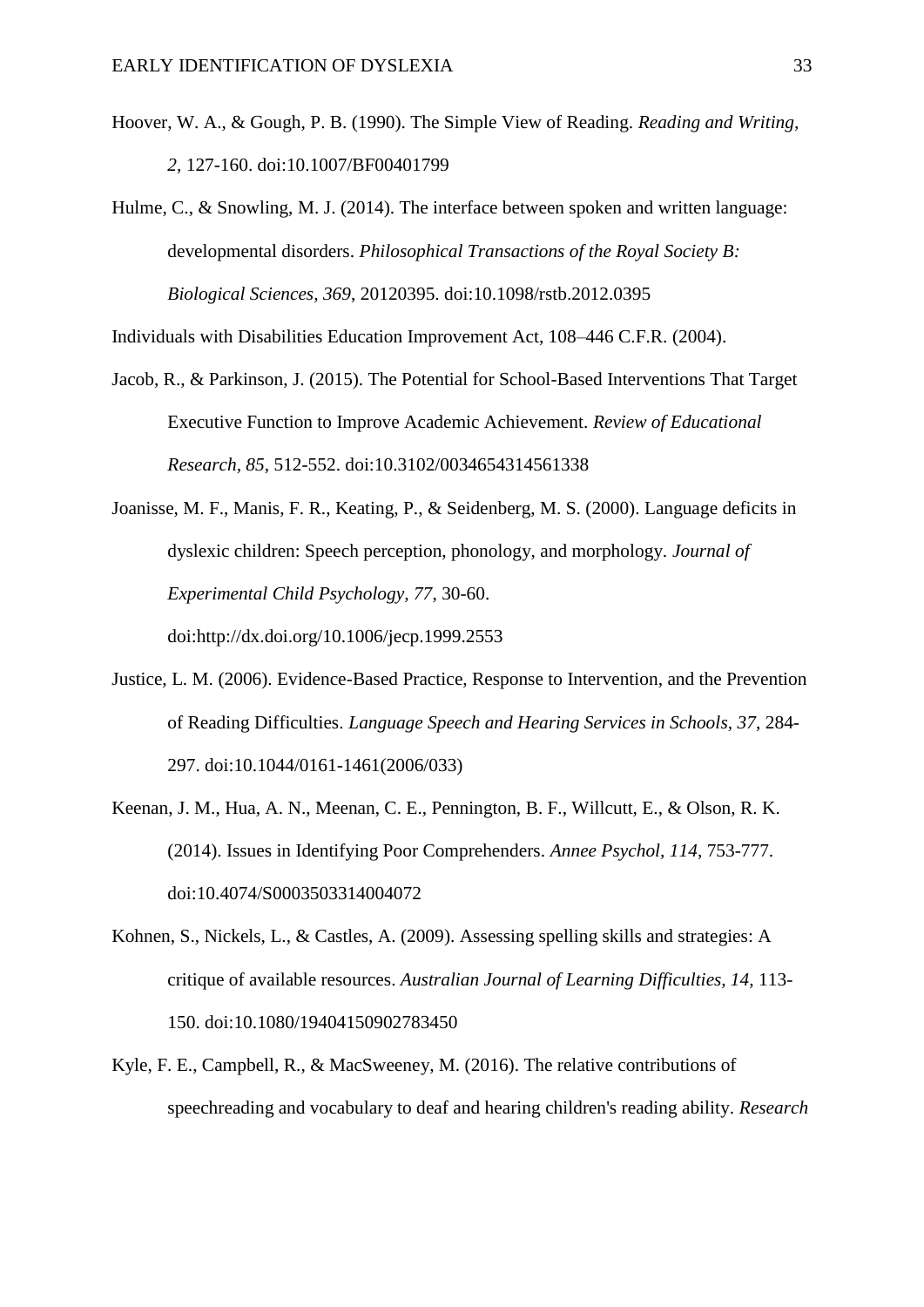*in Developmental Disabilities, 48*(Supplement C), 13-24. doi:https://doi.org/10.1016/j.ridd.2015.10.004

- Kyle, F. E., & Harris, M. (2010). Predictors of reading development in deaf children: A 3 year longitudinal study. *Journal of Experimental Child Psychology, 107*, 229-243.
- Lerner, M. D., & Lonigan, C. J. (2016). Bidirectional relations between phonological awareness and letter knowledge in preschool revisited: A growth curve analysis of the relation between two code-related skills. *Journal of Experimental Child Psychology, 144*, 166-183. doi:10.1016/j.jecp.2015.09.023
- Manis, F. R., Seidenberg, M. S., & Doi, L. M. (1999). See Dick RAN: Rapid Naming and the Longitudinal Prediction of Reading Subskills in First and Second Graders. *Scientific Studies of Reading, 3*, 129-157. doi:10.1207/s1532799xssr0302\_3
- Mayberry, R. I., del Giudice, A. A., & Lieberman, A. M. (2011). Reading achievement in relation to phonological coding and awareness in deaf readers: A meta-analysis. *The Journal of Deaf Studies and Deaf Education, 16*, 164-188. doi:10.1093/deafed/enq049
- McArthur, G., Kohnen, S., Larsen, L., Jones, K., Anandakumar, T., Banales, E., & Castles, A. (2013). Getting to grips with the heterogeneity of developmental dyslexia. *Cognitive Neuropsychology, 30*, 1-24. doi:10.1080/02643294.2013.784192
- McGrane, J., Stiff, J., Baird, J., Lenkeit, J., & Hopfenbeck, T. (2017). *Progress in International Reading Literacy Study (PIRLS): National Report for England*. Retrieved from

https://www.gov.uk/government/uploads/system/uploads/attachment\_data/file/664562 /PIRLS 2016 National Report for England- BRANDED.pdf.

McLaughlin, M. J., Speirs, K. E., & Shenassa, E. D. (2014). Reading disability and adult attained education and income: evidence from a 30-year longitudinal study of a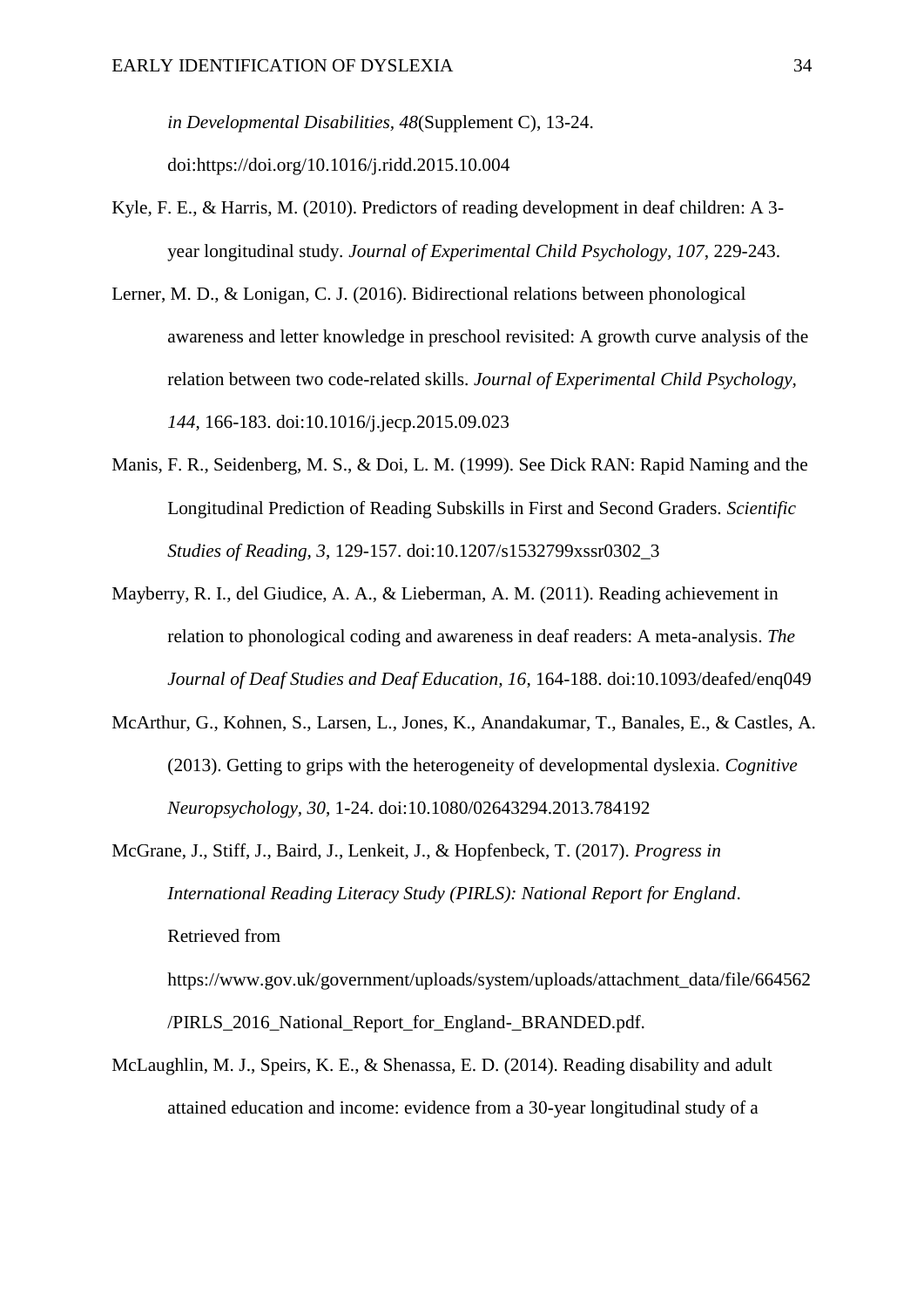population-based sample. *Journal of Learning Disabilities, 47*, 374-386. doi:10.1177/0022219412458323

- McMaster, K. L., Fuchs, D., Fuchs, L. S., & Compton, D. L. (2005). Responding to nonresponders: An experimental field trial of identification and intervention methods. *Exceptional Children, 71*, 445-463. doi:10.1111/1467-9817.12075
- Melby-Lervag, M., & Hulme, C. (2013). Is working memory training effective? A metaanalytic review. *Developmental Psychology, 49*, 270-291. doi:10.1037/a0028228
- Melby-Lervag, M., Lyster, S. A., & Hulme, C. (2012). Phonological Skills and Their Role in Learning to Read: A Meta-Analytic Review. *Psychological Bulletin, 138*, 322-352. doi:10.1037/a0026744.supp
- Metsala, J. L., & Whalley, A. C. (1998). Spoken vocabulary growth and the segmental restructuring of lexical representations: Precursors to phonemic awareness and early reading ability. In J. L. Metsala & L. C. Ehri (Eds.), *Word recognition in beginning literacy* (pp. 89-120). Mahwah, NJ: Lawrence Erlbaum Associates.
- Mol, S. E., & Bus, A. G. (2011). To read or not to read: a meta-analysis of print exposure from infancy to early adulthood. *Psychological Bulletin, 137*, 267-296. doi:10.1037/a0021890
- Muter, V., Hulme, C., Snowling, M. J., & Stevenson, J. (2004). Phonemes, rimes, vocabulary, and grammatical skills as foundations of early reading development: evidence from a longitudinal study. *Developmental Psychology, 40*, 665-681. doi:10.1037/0012- 1649.40.5.665
- Nation, K., & Snowling, M. J. (1997). Assessing reading difficulties: The validity and utility of current measures of reading skill. *British Journal of Educational Psychology, 67*, 359-370. doi:10.1111/j.2044-8279.1997.tb01250.x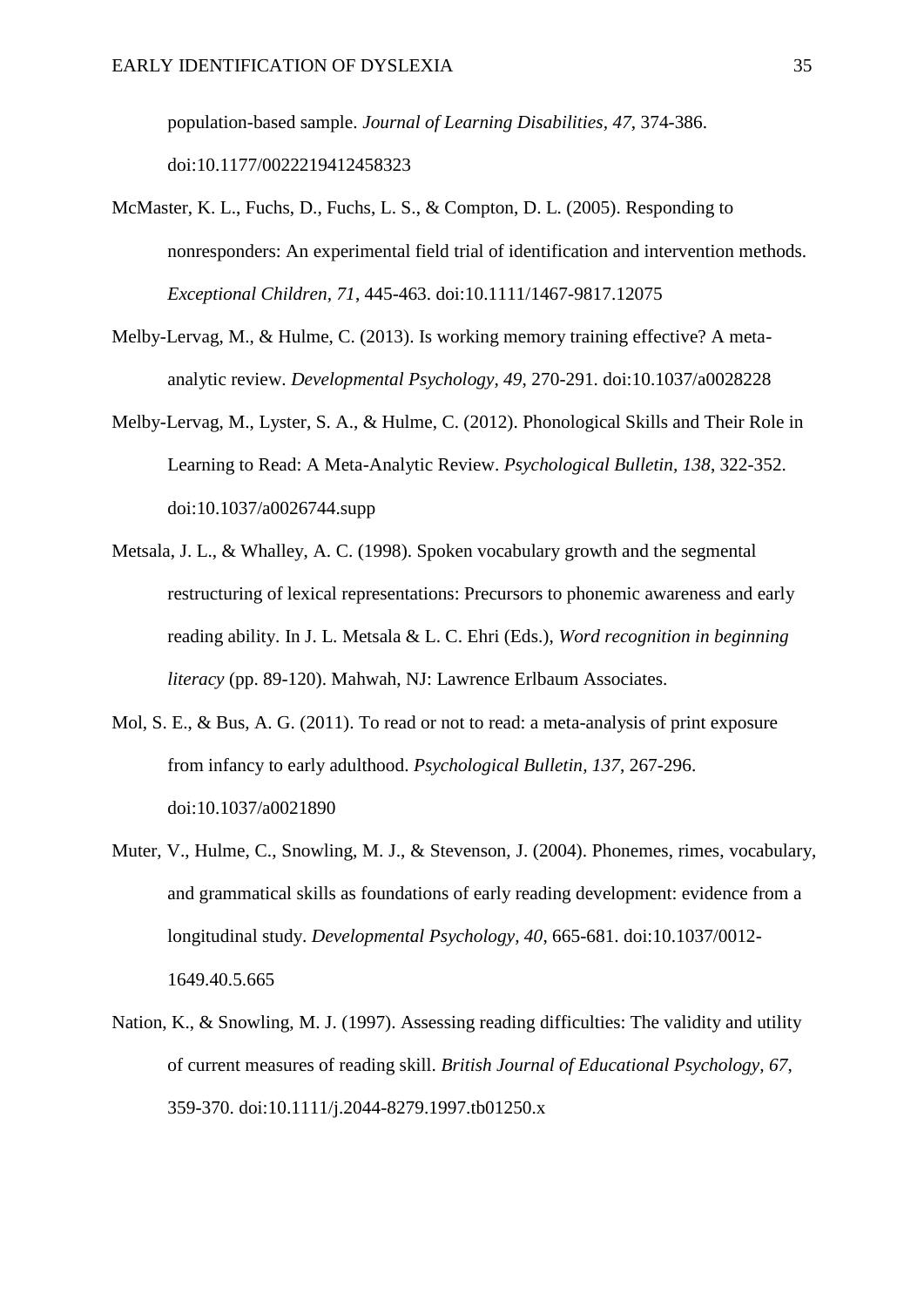- Nation, K., & Snowling, M. J. (2004). Beyond phonological skills: Broader language skills contribute to the development of reading. *Journal of Research in Reading, 27*. doi:10.1111/j.1467-9817.2004.00238.x
- Nation, K., Snowling, M. J., & Clarke, P. J. (2007). Dissecting the relationship between language skills and learning to read: Semantic and phonological contributions to new vocabulary learning in children with poor reading comprehension. *Advances in Speech Language Pathology, 9*, 131-139. doi:10.1080/14417040601145166
- O'Connor, R. E., & Jenkins, J. R. (1999). Prediction of Reading Disabilities in Kindergarten and First Grade. *Scientific Studies of Reading, 3*, 159-197. doi:10.1207/s1532799xssr0302\_4
- OECD. (2013). *OECD Skills Outlook 2013: First results from the Survey of Adult Skills*. Retrieved from http://www.oecd-ilibrary.org/education/oecd-skills-outlook-2013\_9789264204256-en
- Ofsted. (2017). Reception A missed opportunity for too many children [Press release]. Retrieved from https://www.gov.uk/government/news/reception-a-missedopportunity-for-too-many-children
- Pacton, S., & Deacon, S. H. (2008). The timing and mechanisms of children's use of morphological information in spelling: A review of evidence from English and French. *Cognitive Development, 23*, 339-359. doi:10.1016/j.cogdev.2007.09.004
- Parsons, S., & Branagan, A. (2014). *Word Aware: Teaching vocabulary across the day, across the curriculum*. Abingdon, UK: Routledge.
- Pennington, B. F., & Lefly, D. L. (2001). Early reading development in children at family risk for dyslexia. *Child Development, 72*, 816-833. doi:10.1111/1467-8624.00317
- Pennington, B. F., Santerre-Lemmon, L., Rosenberg, J., MacDonald, B., Boada, R., Friend, A., . . . Olson, R. K. (2012). Individual prediction of dyslexia by single versus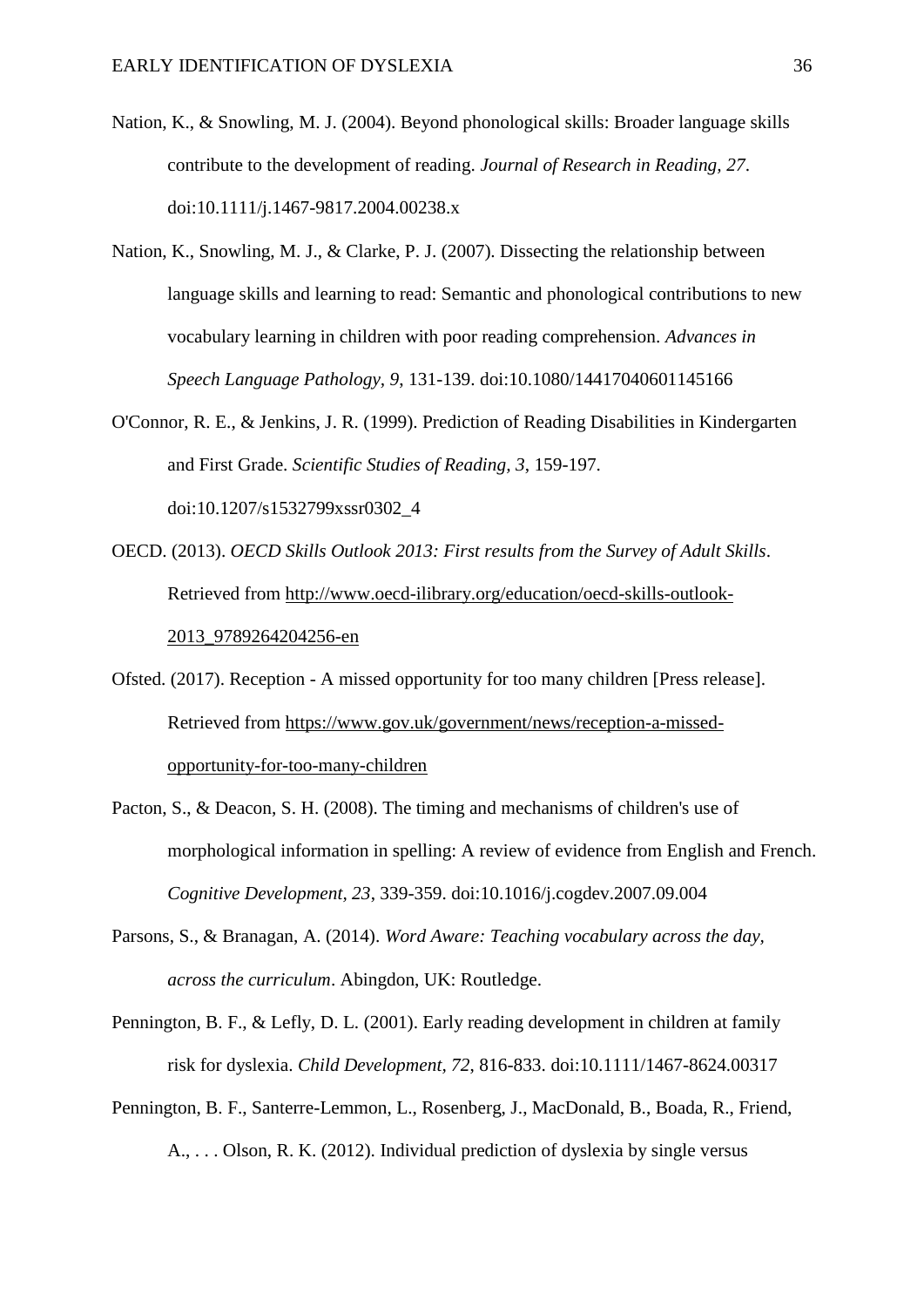multiple deficit models. *Journal of Abnormal Psychology, 121*, 212-224. doi:10.1037/a0025823

- Rastle, C. (2018). The place of morphology in learning to read in English. *Cortex*. Advance online publication. doi: 10.1016/j.cortex.2018.02.008
- Ricketts, J., Bishop, D. V. M., & Nation, K. (2009). Orthographic facilitation in oral vocabulary acquisition. *Quarterly Journal of Experimental Psychology, 62*, 1948- 1966. doi:10.1080/17470210802696104
- Ricketts, J., Davies, R., Masterson, J., Stuart, M., & Duff, F. J. (2016). Evidence for semantic involvement in regular and exception word reading in emergent readers of English. *Journal of Experimental Child Psychology, 150*, 330-345. doi:10.1016/j.jecp.2016.05.013
- Ricketts, J., Dockrell, J. E., Patel, N., Charman, T., & Lindsay, G. (2015). Do children with specific language impairment and autism spectrum disorders benefit from the presence of orthography when learning new spoken words? *Journal of Experimental Child Psychology, 134*, 43-61. doi:10.1016/j.jecp.2015.01.015
- Ricketts, J., Nation, K., & Bishop, D. V. M. (2007). Vocabulary Is Important for Some, but Not All Reading Skills. *Scientific Studies of Reading, 11*, 235-257. doi:10.1080/10888430701344306
- Ricketts, J., Sperring, R., & Nation, K. (2014). Educational attainment in poor comprehenders. *Frontiers in Psycholy, 5*, 445. doi:10.3389/fpsyg.2014.00445
- Scanlon, D. M., Vellutino, F. R., Small, S. G., Fanuele, D. P., & Sweeney, J. M. (2005). Severe Reading Difficulties—Can They Be Prevented? A Comparison of Prevention and Intervention Approaches. *Exceptionality, 13*, 209-227. doi:10.1207/s15327035ex1304\_3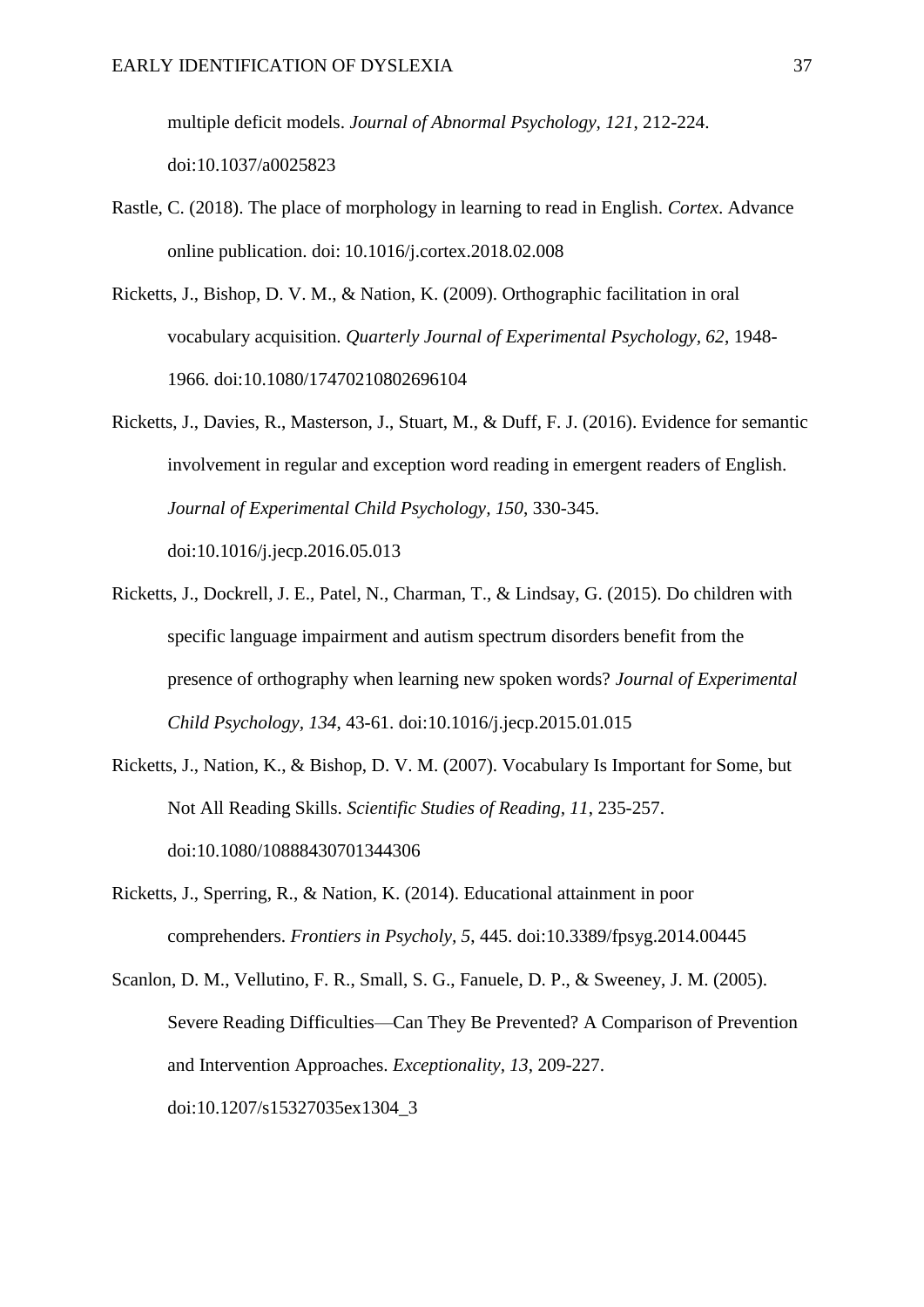- Scarborough, H. S. (1990). Very early language deficits in dyslexic children. *Child Development, 61*, 1728-1743. doi:10.2307/1130834
- Share, D. (1995). Phonological recoding and self-teaching: sine qua non of reading acquisition. *Cognition, 55*, 151-218. doi:10.1016/0010-0277(94)00645-2
- Snowling, M., Gallagher, A., & Frith, U. (2003). Family risk of dyslexia is continuous: Individual differences in the precursors of reading skill. *Child Development, 74*, 358- 373. doi:10.1111/1467-8624.7402003
- Snowling, M. J. (2000). *Dyslexia* (2 ed.). Oxford: Blackwell.
- Snowling, M. J. (2008). Specific disorders and broader phenotypes: the case of dyslexia. *Quarterly Journal of Experimental Psychology, 61*, 142-156. doi:10.1080/17470210701508830
- Snowling, M. J. (2013). Early identification and interventions for dyslexia: a contemporary view. *Journal of Research in Special Education Needs, 13*, 7-14. doi:10.1111/j.1471- 3802.2012.01262.x
- Snowling, M. J. (2014). Dyslexia: A language learning impairment. *Journal of the British Academy, 2*. doi:10.5871/jba/002.043
- Snowling, M. J., Duff, F. J., Nash, H. M., & Hulme, C. (2016). Language profiles and literacy outcomes of children with resolving, emerging, or persisting language impairments. *Journal of Child Psychology and Psychiatry, 57*, 1360-1369. doi:10.1111/jcpp.12497
- Speece, D. L. (2005). Hitting the Moving Target Known as Reading Development: Some Thoughts on Screening Children for Secondary Interventions. *Journal of Learning Disabilities, 38*, 487-493. doi:10.1177/00222194050380060301
- Standards and Testing Agency. (2017a). *2018 National Curriculum Assessments Key Stage 1: 2018 Assessment and Reporting Arrangements*. Retrieved from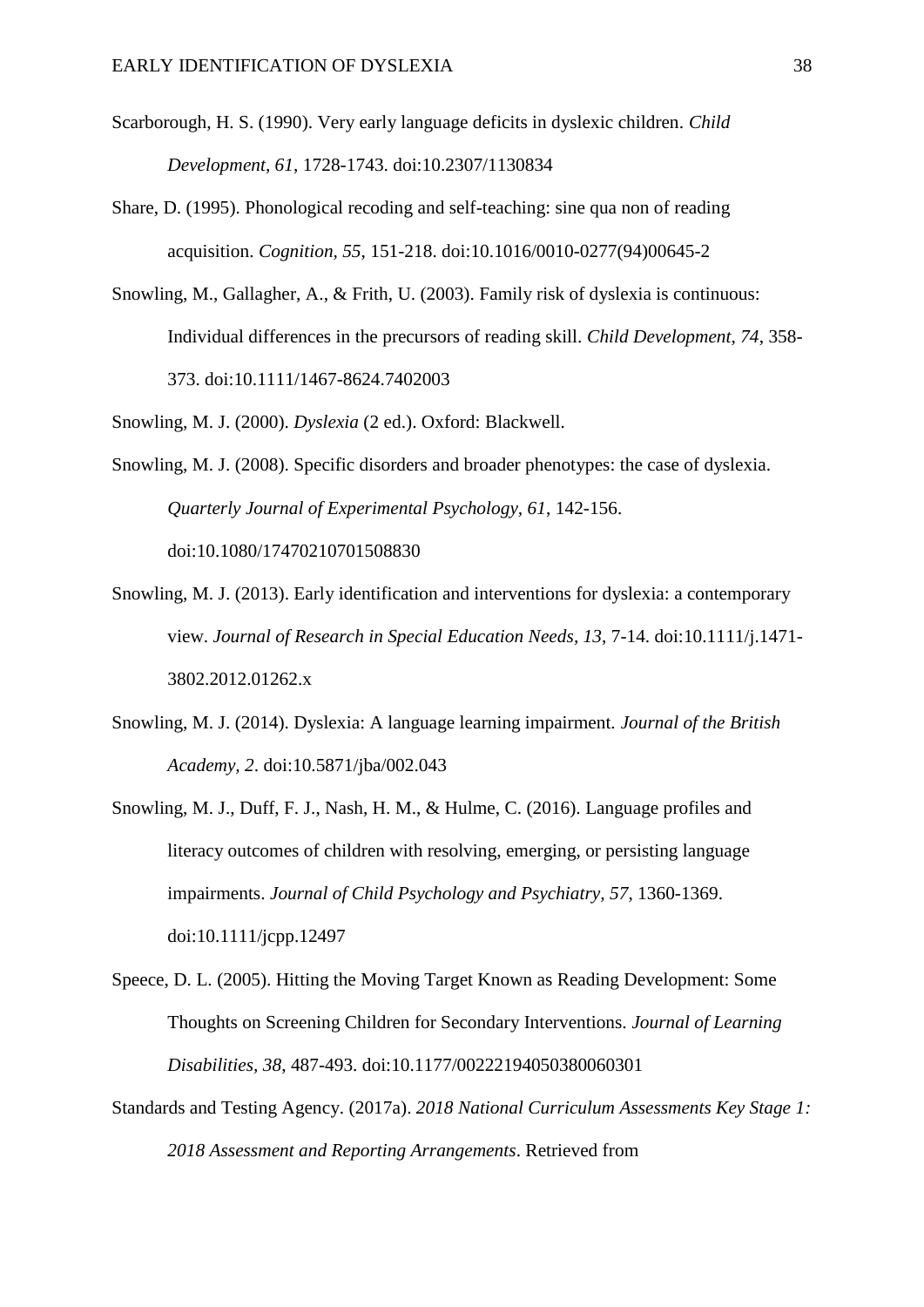https://www.gov.uk/government/uploads/system/uploads/attachment\_data/file/651757 /2018\_KS1\_Assessment\_and\_Reporting\_Arrangements\_\_ARA\_.pdf.

Standards and Testing Agency. (2017b). *Phonics screening check: administration guidance*. Retrieved from https://www.gov.uk/government/uploads/system/uploads/attachment\_data/file/609427

/2017\_CAG\_v1.0\_PDFA.PDF.

- St Clair-Thompson, H. L., & Gathercole, S. E. (2006). Executive functions and achievements in school: Shifting, updating, inhibition and working memory. *Quarterly Journal of Experimental Psychology, 59*, 745-759. doi:10.1080/17470210500162854
- Stanovich, K. E. (1986). Matthew effects in reading: Some consequences of individual differences in the acquisition of literact. *Reading Research Quarterly, 21*, 360-407. doi:10.1598/RRQ.21.4.1
- Thompson, P. A., Hulme, C., Nash, H. M., Gooch, D., Hayiou-Thomas, E., & Snowling, M. J. (2015). Developmental dyslexia: predicting individual risk. *Journal of Child Psychology and Psychiatry, 56*, 976-987. doi:10.1111/jcpp.12412
- Treiman, R. (2017). Learning to spell: Phonology and beyond. *Cognitive Neuropsychology, 34*(3-4), 83-93. doi:10.1080/02643294.2017.1337630
- Tunmer, W. E., & Chapman, J. W. (2012). Does Set for Variability Mediate the Influence of Vocabulary Knowledge on the Development of Word Recognition Skills? *Scientific Studies of Reading, 16*, 122-140. doi:10.1080/10888438.2010.542527

Tymms, P., Merrell, C., & Bailey, K. (2017). The long-term impact of effective teaching. *School Effectiveness and School Improvement*, 1-20. doi:10.1080/09243453.2017.1404478